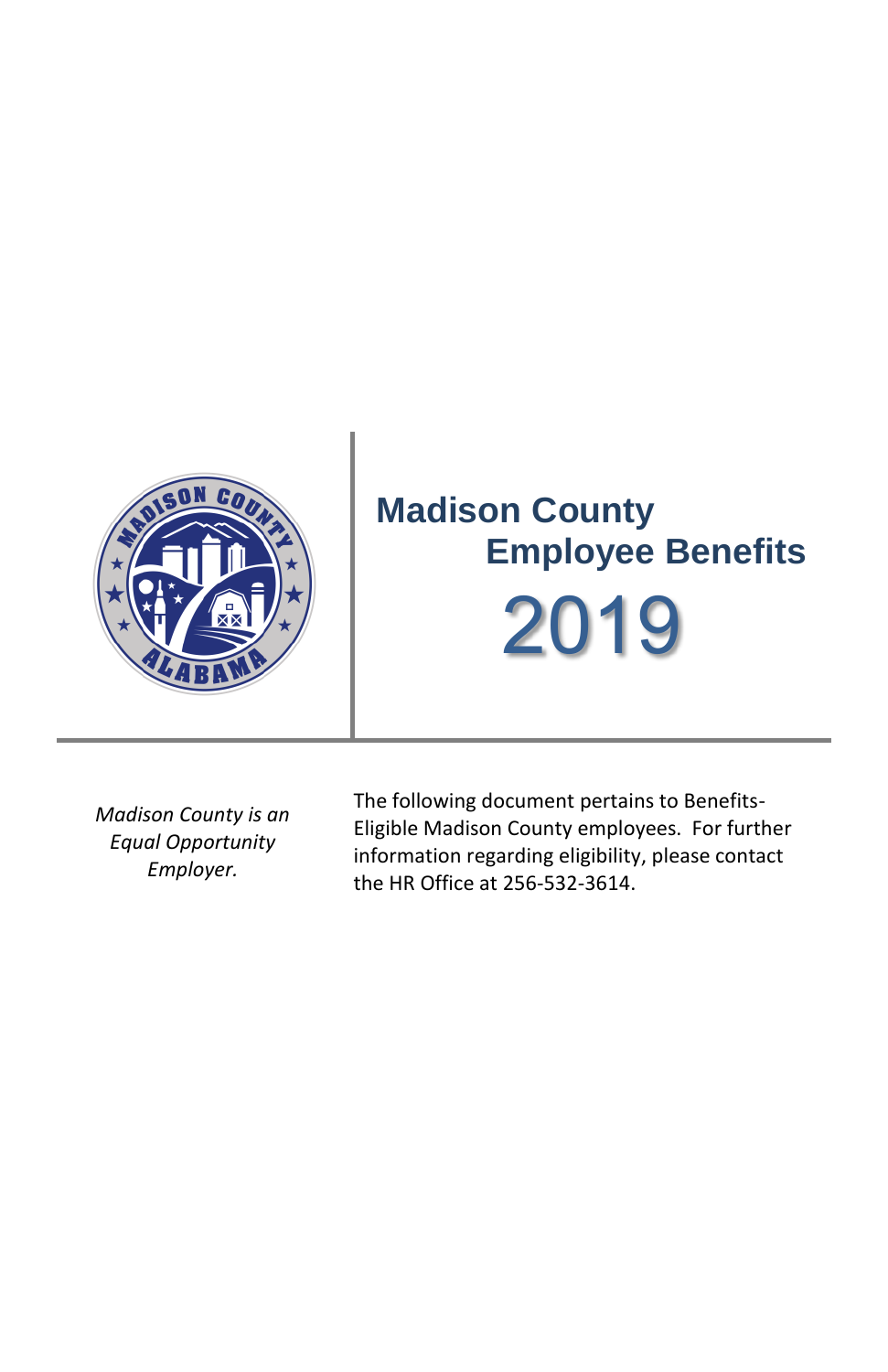

## **Contents**

| Employee's Retirement Systems of Alabama (ERS) 10 |  |
|---------------------------------------------------|--|
|                                                   |  |
|                                                   |  |
|                                                   |  |
|                                                   |  |
|                                                   |  |
| My Nationwide Deferred Compensation Plan 15       |  |
|                                                   |  |
|                                                   |  |
| UnitedHealthcare Medicare Advantage (PPO) Plan17  |  |
|                                                   |  |
|                                                   |  |
| Accidental Death and Dismemberment Benefits 19    |  |
|                                                   |  |
|                                                   |  |
|                                                   |  |
|                                                   |  |
|                                                   |  |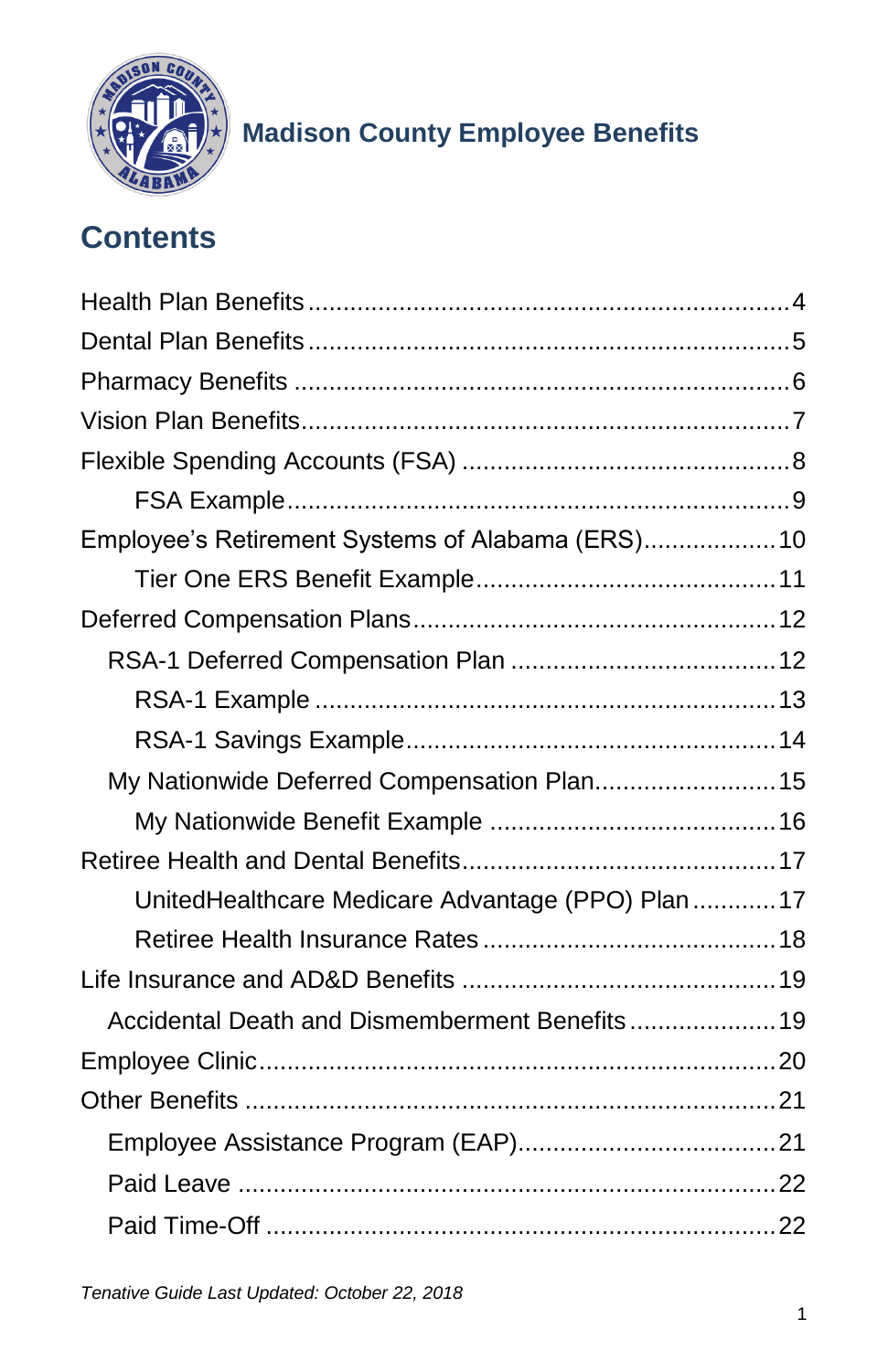

| RSA-1 Investment Election for New Accounts Form 28 |  |
|----------------------------------------------------|--|
|                                                    |  |
|                                                    |  |
|                                                    |  |
| Standard Beneficiary Designation/Change Form 30    |  |
|                                                    |  |
|                                                    |  |
|                                                    |  |
|                                                    |  |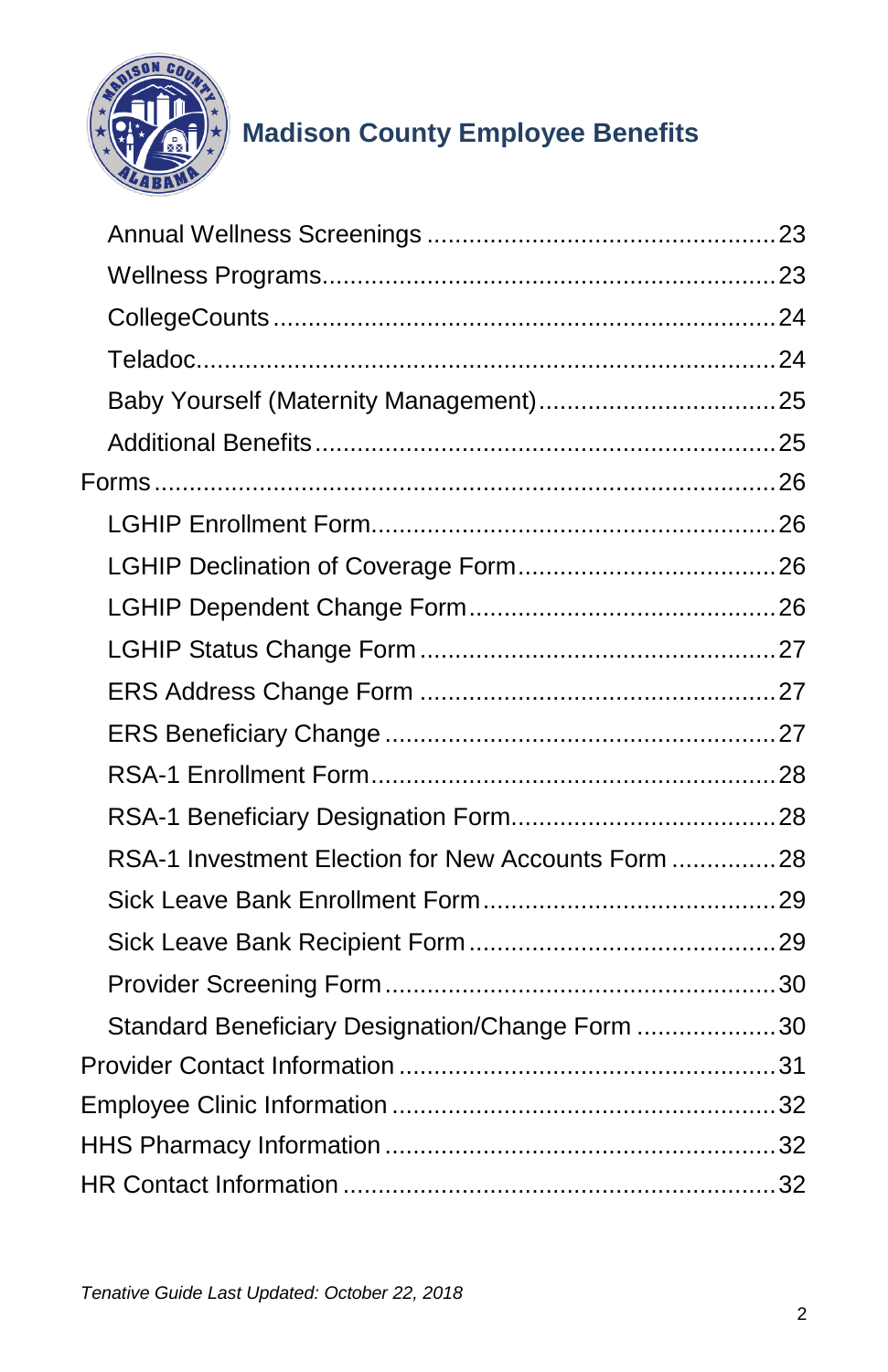



*To view the employer marketplace document, please visit: <http://madisoncountyal.gov/home/showdocument?id=758>*

*Free viewers are required for some of the attached documents. They can be downloaded by clicking on the icons below.*

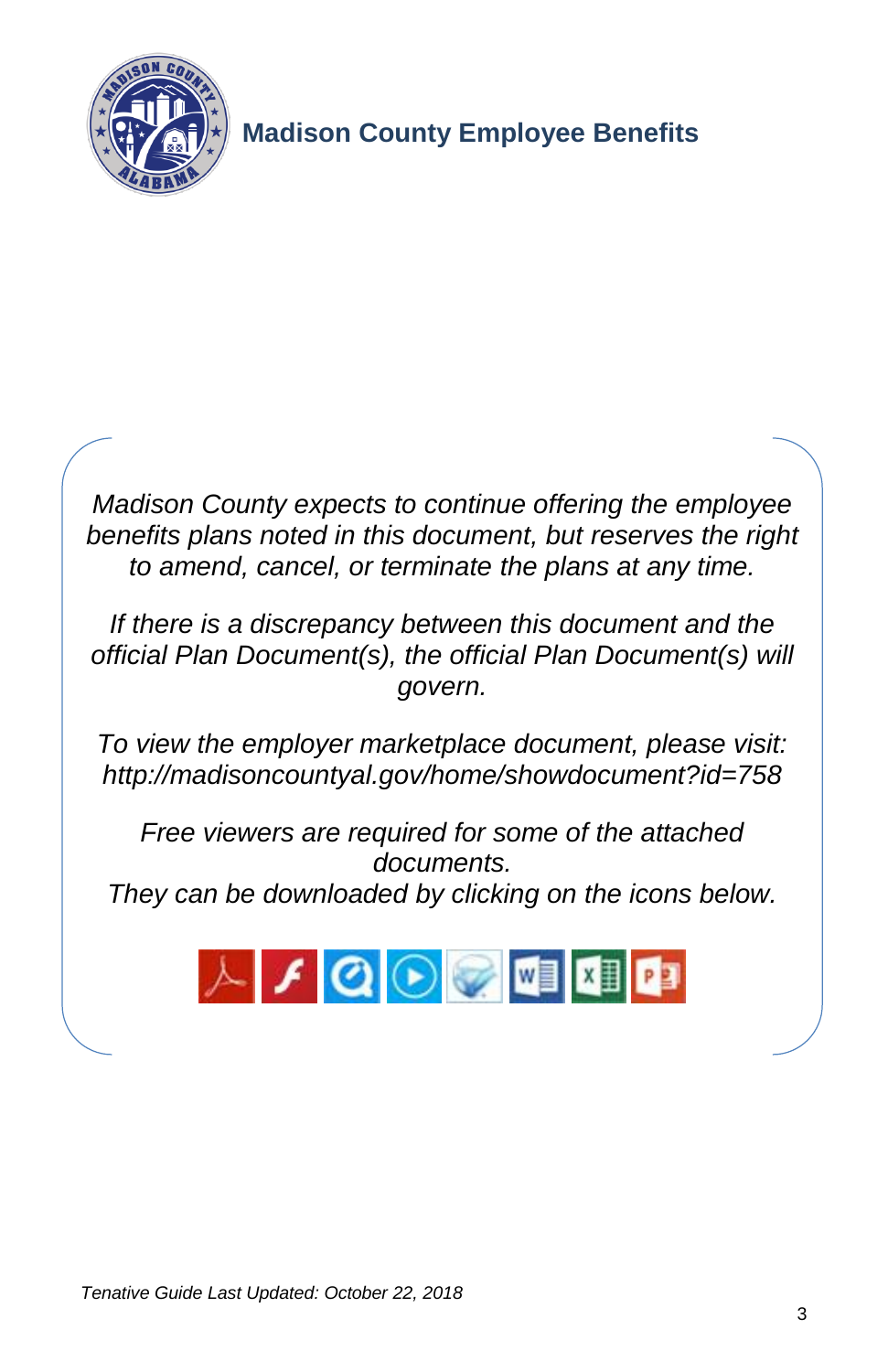

## <span id="page-4-0"></span>**Health Plan Benefits**

### **Plan Description Plan Details**

**Local Government Health Insurance (LGHIP):** Offered to eligible employees and their eligible dependents. LGHIP is administered by Blue Cross and Blue Shield of Alabama using a national PPO network.

Permanent active full-time employees working a minimum of thirty hours per week are eligible for coverage. Eligible employees must enroll in LGHIP unless proof of other group insurance is provided.

Subscribers may select on of the following coverage types:

- **Single Coverage**
- **Family Coverage**

**Eligible Dependents:** An

employee's spouse and dependent child(ren) under age twenty-six are eligible for coverage. A grandchild, niece, or nephew under nineteen in which the court has granted custody to you or your spouse is eligible for coverage. Dependents that are incapacitated beyond twenty-five years of age will be considered for coverage.

**Bi-Monthly Employee Premiums:**

LGHIP bills in advance for the following month's coverage.

- **Single Coverage:** \$47.00
- **Family Coverage:** \$103.50

**Coverage Effective Date:**

Coverage is effective the date of hire, or January 1 if a change is made during open enrollment.

**Special Enrollment:** Employees requesting special enrollment must notify LGHIP in writing within thirty days of a qualifying event. Qualifying events include: marriage, birth, death, divorce, or a change in a spouse's employment.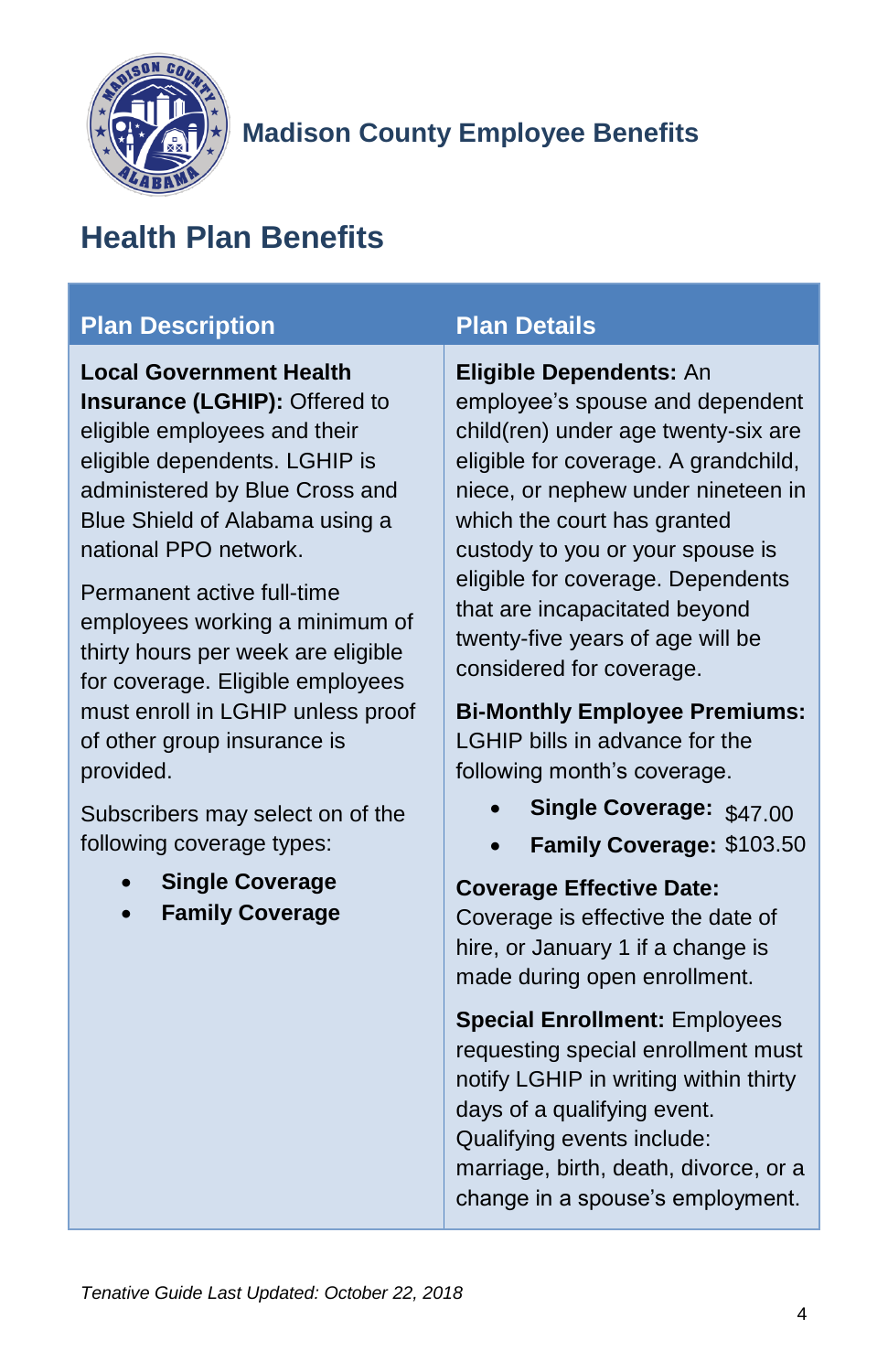

## <span id="page-5-0"></span>**Dental Plan Benefits**

### **Plan Description Plan Details**

**Dental Coverage:** Included with LGHIP through Blue Cross and Blue Shield of Alabama at no additional premium to the employee. LGHIP manages dental costs and provides enhanced dental benefits using negotiated discounts with in-network dentists.

To locate in-network dentists go to: **[bcbsal.com.](https://www.bcbsal.com/)**

**Annual Deductible:** Subscribers are subject to a \$25 per member deductible with a maximum of three deductibles per family annually.

**Eligible Services:** Diagnostics and preventive services conducted at preferred in-network providers are covered at 100% of the Preferred Dental Fee Schedule without a deductible. Basic and major services such as fillings, oral surgery, periodontics, endodontics, and prosthodontics are covered at 50% of the Preferred Dental Fee Schedule and subject to a \$25 annual deductible. Orthodontic services are covered at 50% of the Preferred Dental Fee Schedule subject to a \$25 annual deductible.

**Annual Benefit:** Subscribers over nineteen are eligible to receive an annual \$1,500 dental benefit. For subscribers under nineteen, no benefit maximum applies. Orthodontic services are subject to a \$1,000 lifetime maximum for dependent children under nineteen.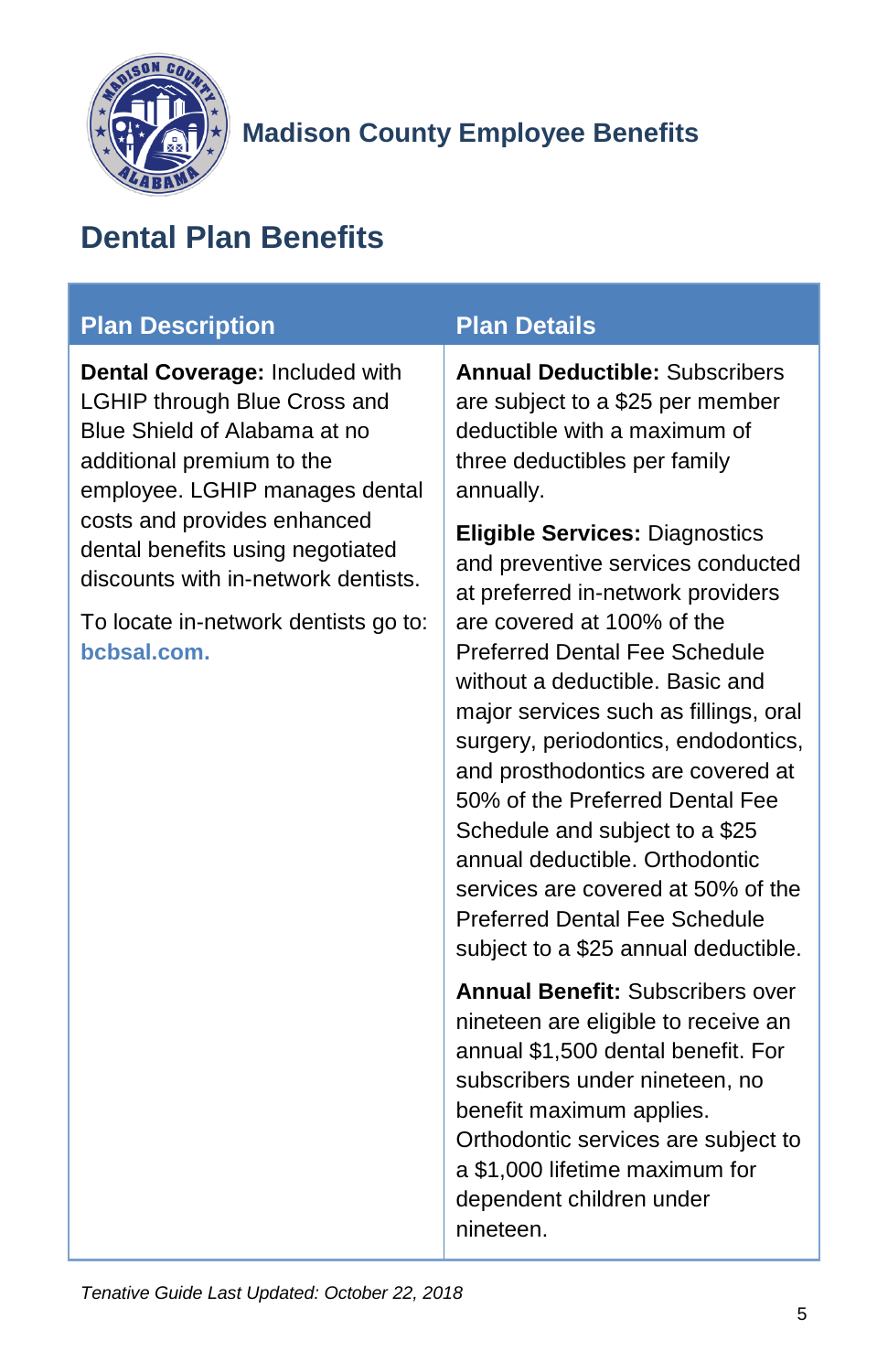

## <span id="page-6-0"></span>**Pharmacy Benefits**

#### **Plan Description Plan Details Prescription Drug Card Program:** This program is offered through LGHIP. At participating pharmacies, members can purchase Tier One drugs utilizing this program. For more information about this program, view the Drug Card Pharmacy Benefit Information Guide at: **[www.lghip.org/PDF/LGHIP/Phar](https://www.lghip.org/PDF/LGHIP/PharmBenefitsDrugCard.pdf) [mBenefitsDrugCard.pdf.](https://www.lghip.org/PDF/LGHIP/PharmBenefitsDrugCard.pdf) Point-of-Sale Drug Program for Tier Two and Tier Three Drugs:** This program is offered through LGHIP. To obtain coverage through this program, certain guidelines must be met. Members utilizing this program receive discounts on Tier Two and Tier Three Drugs at participating pharmacies. **Usage:** To obtain the benefits of either program, members should present their Member ID card at a participating pharmacy and follow the required guidelines for each program. **Participating Pharmacies:** To locate a participating pharmacy, go to **[bcbsal.org](https://www.bcbsal.org/)** and click on "Pharmacy" or call the number on the back of your member ID card to find a participating pharmacy near you. **Tier One Drug Benefits:** Drugs are covered at 100% of the allowance and are subject to a \$10 copay per prescription. Members are allowed a 60-day supply on maintenance drugs for one copay. **Tier Two and Tier Three Drug Benefits:** Drugs are covered at

80% of the allowance and are subject to the calendar year deductible. A claims authorization number is required to be eligible for reimbursement as part of the Claims Process. Please consult the Point-of-Sale Pharmacy Benefit Information guide.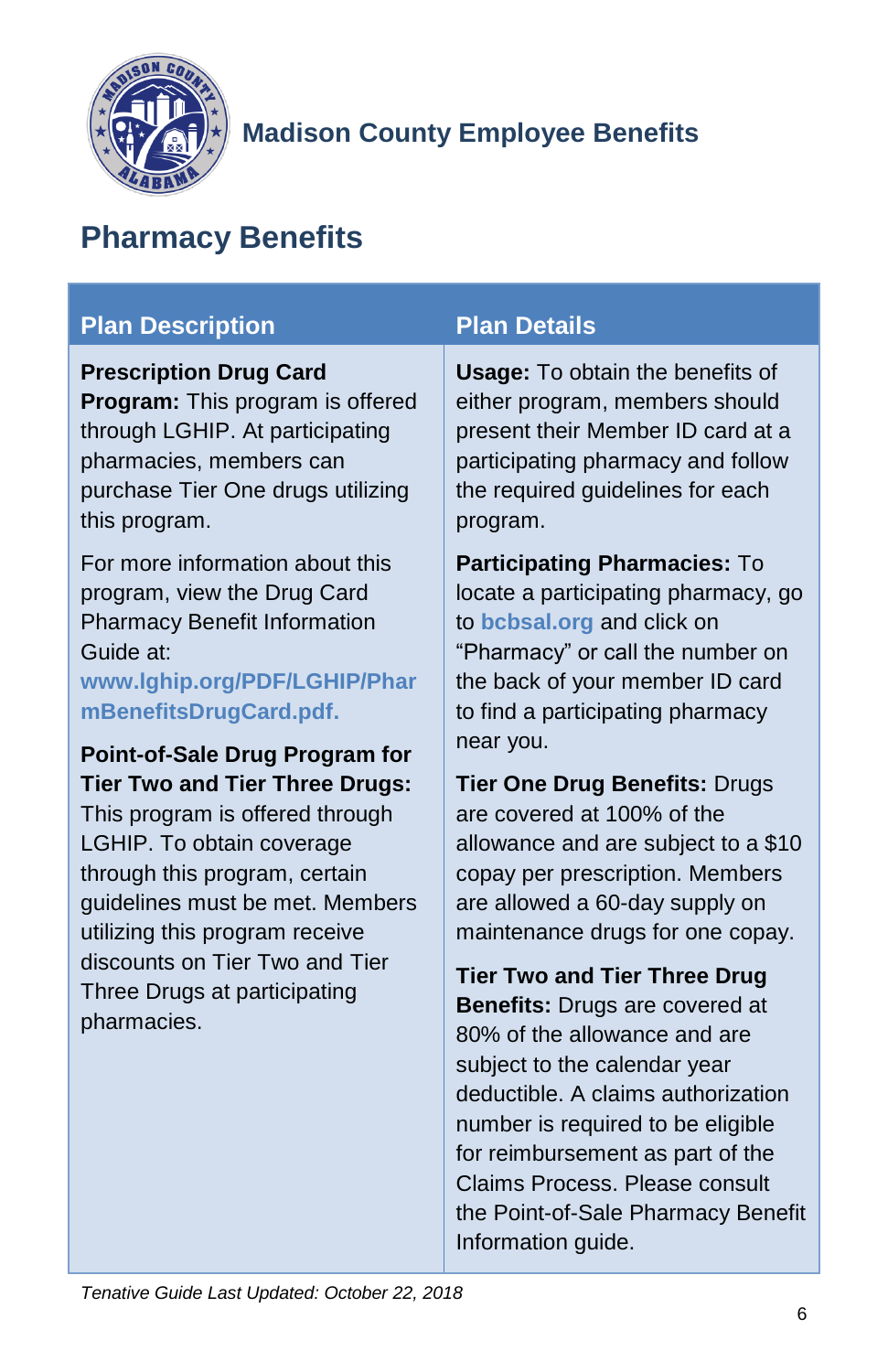

## <span id="page-7-0"></span>**Vision Plan Benefits**

### **Plan Description Plan Details**

**LGHIP Discounted Vision Care Program:** Providers within the Routine Vision Care network provide members with discounted routine vision care.

For more information or to view a list of providers, visit: **[www.lghip.org/HealthInsurance/](https://www.lghip.org/HealthInsurance/LGHIP/VisionCare.aspx) [LGHIP/VisionCare.aspx.](https://www.lghip.org/HealthInsurance/LGHIP/VisionCare.aspx)**

#### **Vision Services Plan (VSP):**

Eligible employees may voluntarily enroll in VSP for eye care insurance. This plan allows employees to receive eye exams, lenses, and frames.

Subscribers may choose from the following coverage types:

- **Single Coverage**
- **Employee + One**
- **Family Coverage**

**LGHIP Discounted Vision Care Program**

**Discounts:** Members can utilize discounts at participating providers for routine eye exams with/without dilation, initial contact lens fitting and follow-up and a 25% discount on eyewear (annually), lenses (plastic or glass), single vision, bifocal, trifocal, and frames.

#### **Vision Services Plan (VSP)**

**Eligible Dependents:** An employee's spouse or any unmarried child under twentyfive. Older disabled dependents may be eligible for coverage.

**Covered Services:** If in-network, eye exam, frames, lenses, and contact lenses in lieu of glasses are covered (subject to copays and limitations).

#### **Bi-Weekly Premiums:**

- **Single:** \$2.77
- **Employee + One:** \$5.82
- **Family:** \$8.92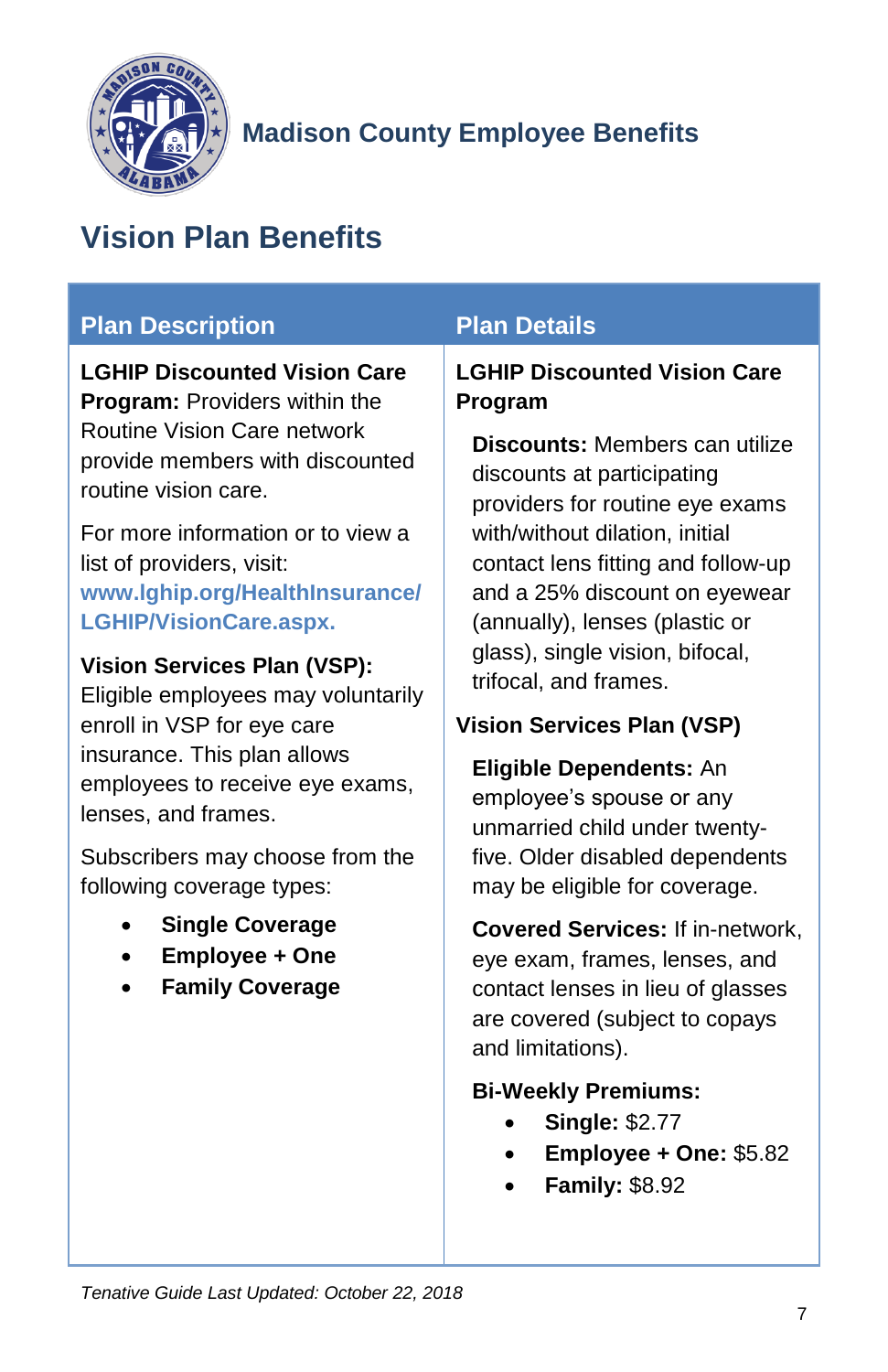

## <span id="page-8-0"></span>**Flexible Spending Accounts (FSA)**

### **Plan Description Plan Details**

**What are Flexible Spending Accounts?** Flex plans are administered by TASC. Enrollment allows an employee to pay for medical expenses or day care services with pre-tax dollars. The tax savings can be greater than the exemption gained from a personal return. Annual enrollment is required during open enrollment each November. Employees can participate in a flex plan even if they are not enrolled in Madison County's health insurance plan.

Madison County offers two voluntary flexible spending plans (flex plans) to eligible employees:

- **Health Care**
- **Dependent Care**

For more information regarding eligible expenses, please view the Summary of Eligible Expenses at: **[madisoncountyal.gov/home/sho](http://madisoncountyal.gov/home/showdocument?id=766) [wdocument?id=766.](http://madisoncountyal.gov/home/showdocument?id=766)**

#### **Participant Enrollment:**

Employees are eligible for enrollment benefits upon date of hire. Enrollment cannot be made during a Plan Year except in the event of a qualifying life event as defined by TASC.

#### **Employee Premiums:**

Compensation is reduced by the cost of the Plan benefits elected. Compensation will be reduced biweekly by the elected plan contribution amount divided by the number of payrolls for that year (enrolled all year vs. enrolled midyear).

**Reimbursement:** These plans provide reimbursements for qualifying out of pocket expenses for health care or dependent care.

#### **Health Care FSA**

**Annual Contribution Limits:** \$2,650

**Dependent Care FSA**

**Annual Contribution Limits:** \$5,000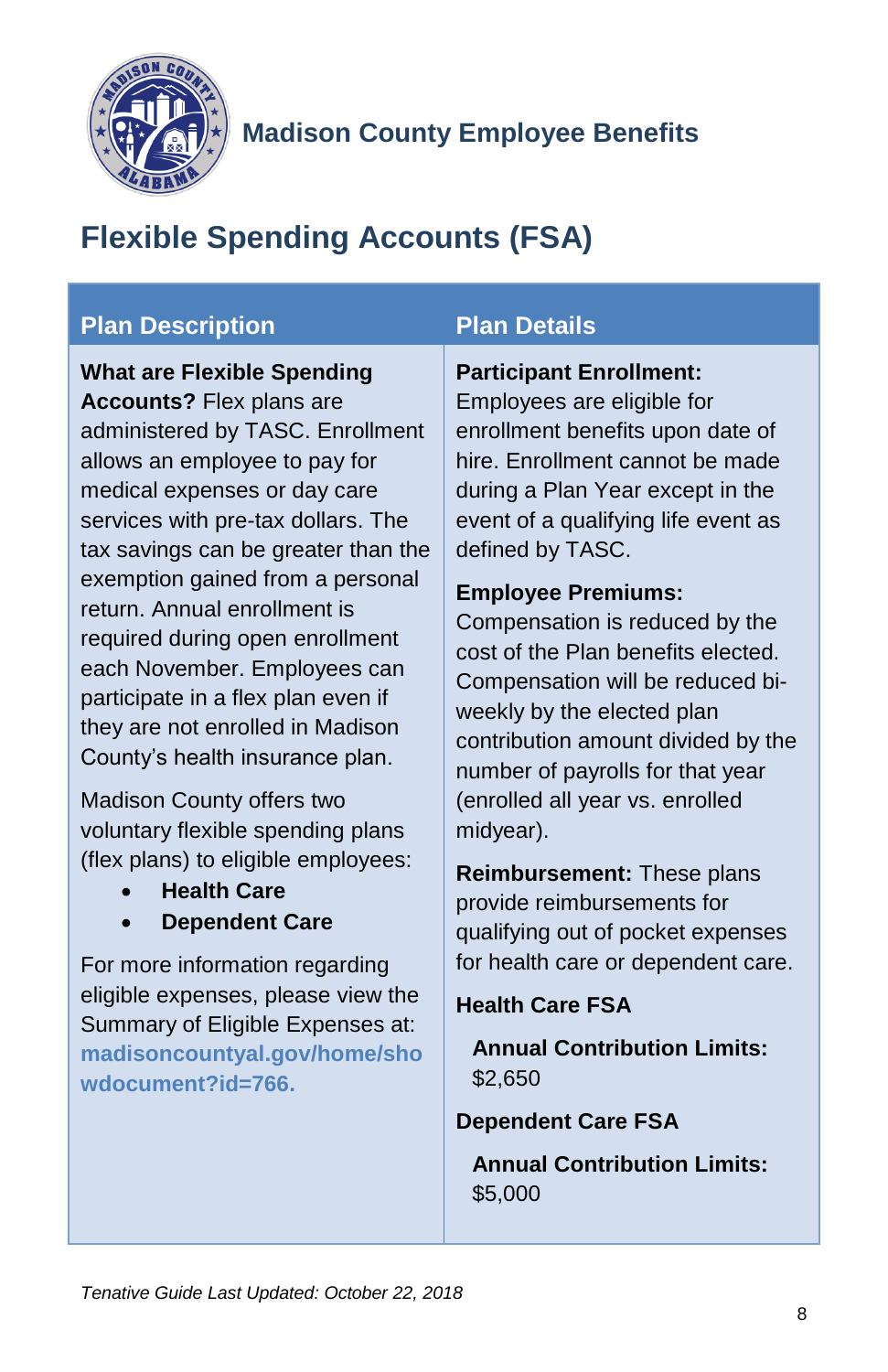

## **FSA Example**

<span id="page-9-0"></span>The example below takes into consideration an employee making \$1,000 bi-weekly, single tax withholding, and contributing 6% to their retirement account and \$20.00 to their flex plan.

| <b>Feature</b>           | <b>Participating In</b><br><b>Flex</b> | <b>NOT Participating in</b><br><b>Flex</b> |
|--------------------------|----------------------------------------|--------------------------------------------|
| Gross Pay                | \$1,000.00                             | \$1,000.00                                 |
| <b>Flex Contribution</b> | \$20.00                                | \$0.00                                     |
| <b>Federal Tax</b>       | \$67.95                                | \$70.95                                    |
| <b>State Tax</b>         | \$82.80                                | \$84.60                                    |
| <b>Social Security</b>   | \$38.64                                | \$39.48                                    |
| Medicare                 | \$13.34                                | \$13.63                                    |
| Retirement 6%            | \$60.00                                | \$60.00                                    |
| <b>Net Pay</b>           | \$717.27                               | \$731.34                                   |

Your net pay is only \$14.07 less while your Flex Account had \$20.00 added to it.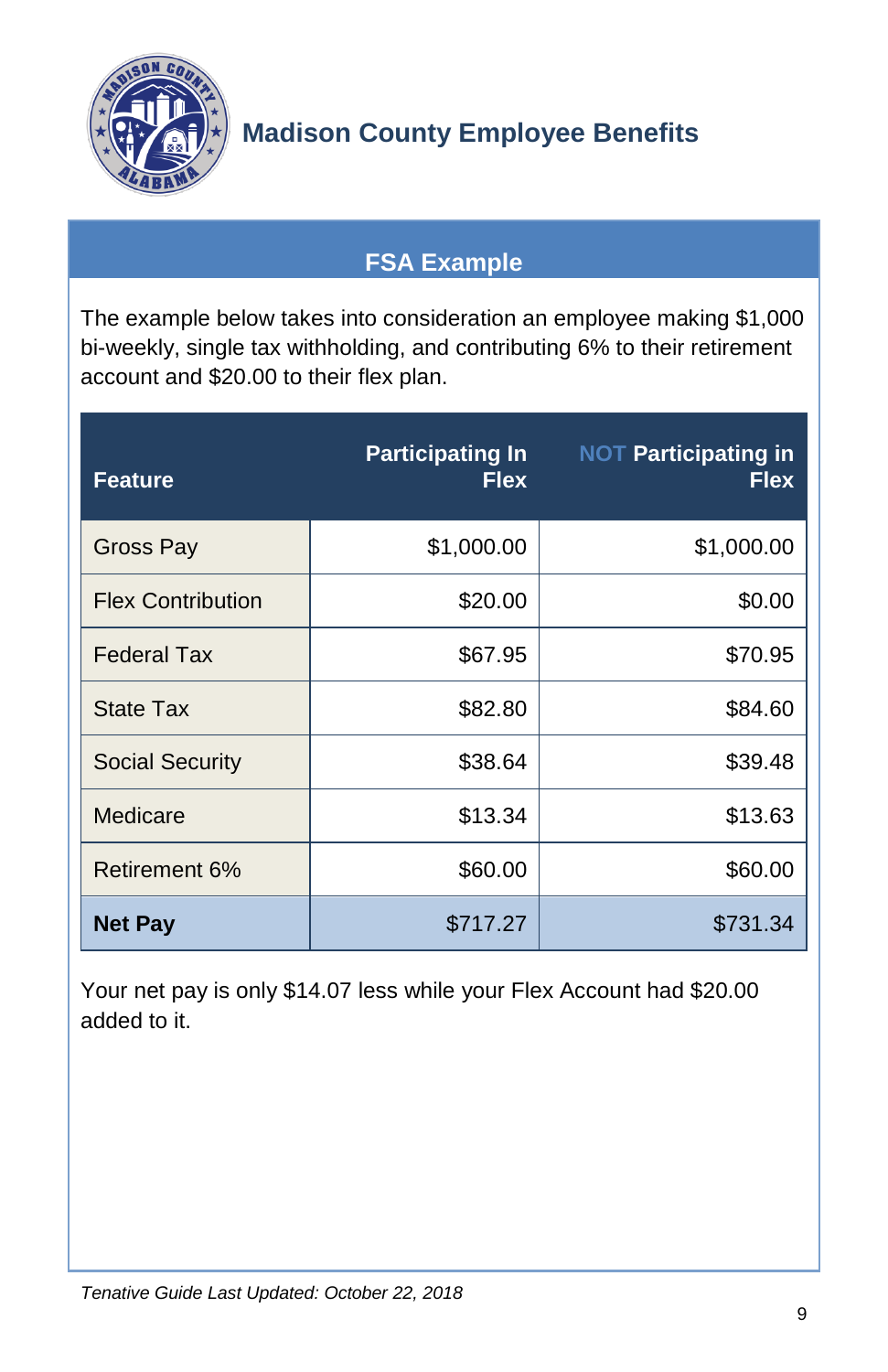

## <span id="page-10-0"></span>**Employee's Retirement Systems of Alabama (ERS)**

### **Plan Description Plan Details**

ERS is a defined benefit plan qualified under Section 401(a) of the Internal Revenue Code. A defined benefit plan means that each employee will receive a specific payout at retirement using a benefit formula. The factors determining an employee's retirement benefit include salary, length of service, and a retirement benefit factor. Participation in the ERS is mandatory for Madison County eligible employees.

Employees can purchase other forms of creditable service from other types of past employment or military service. For more information, please view the ERSA website at: **[rsa-al.gov.](http://www.rsa-al.gov/)**

For more information about Tier One, please view the ERS Tier One Member Handbook at: **[rsa](http://www.rsa-al.gov/uploads/files/ERS_Member_Handbook_T1_bookmarked.pdf)[al.gov/uploads/files/ERS\\_Membe](http://www.rsa-al.gov/uploads/files/ERS_Member_Handbook_T1_bookmarked.pdf) [r\\_Handbook\\_T1\\_bookmarked.pd](http://www.rsa-al.gov/uploads/files/ERS_Member_Handbook_T1_bookmarked.pdf) [f](http://www.rsa-al.gov/uploads/files/ERS_Member_Handbook_T1_bookmarked.pdf).**

For more information about Tier Two, please view the ERS Tier Two Member Handbook at: **[rsa](https://www.rsa-al.gov/uploads/files/ERS_Member_Handbook_T2_bookmarked.pdf)[al.gov/uploads/files/ERS\\_Membe](https://www.rsa-al.gov/uploads/files/ERS_Member_Handbook_T2_bookmarked.pdf) [r\\_Handbook\\_T2\\_bookmarked.pd](https://www.rsa-al.gov/uploads/files/ERS_Member_Handbook_T2_bookmarked.pdf) [f.](https://www.rsa-al.gov/uploads/files/ERS_Member_Handbook_T2_bookmarked.pdf)**

#### **Employee Contribution:**

Participants contribute 5% to 8.5% of their earnings depending on their hire date and classification. Sworn Certified HR have an accelerated contribution schedule.

**Vesting:** Participants are vested after serving ten years of employment. In the event a participant separates from Madison County (who had at least three years of service), they will receive a pay out of their contributions plus any interest earned.

**Amount of Benefit:** Please reference the Table of Maximum Monthly Retirement Benefit in the ERS Member's Handbook for your tier.

**Tier One and Two:** Retirement plan participation depends on an employee's date of hire. Tier One participants are those hired or who had service credit prior to January 1, 2013. Tier Two participants are those hired or who did not have service credit prior to January 1, 2013.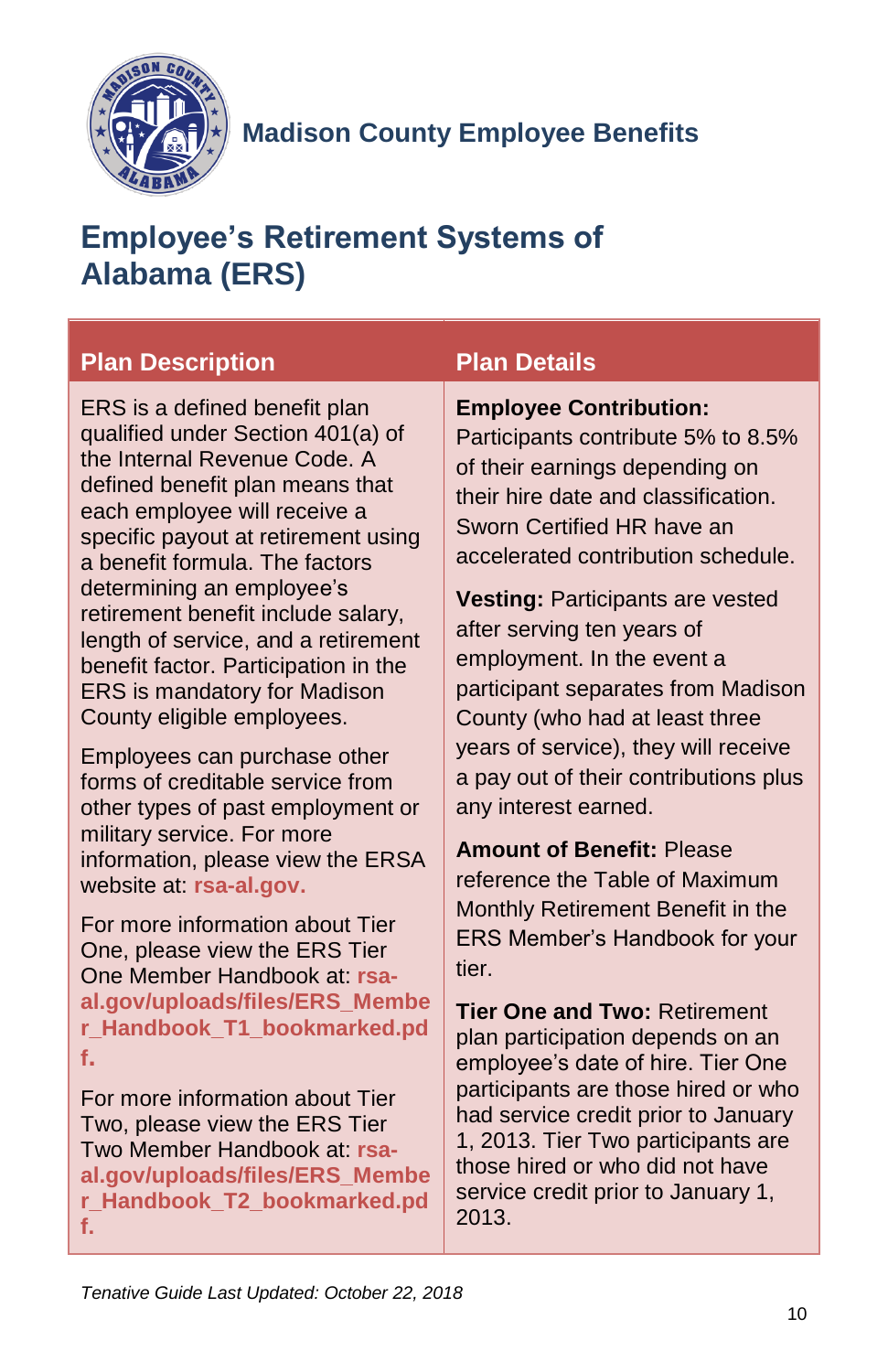

### <span id="page-11-0"></span>**Tier One ERS Benefit Example**

Jane Doe was hired on March 1, 2007. Her birthdate is March 15, 1957. She was hired into the Tier One retirement plan with the State of Alabama. She has worked for 10 years and is vested the plan. Vesting refers to her right to the benefits Madison County contributes. Using her salary and service, the following example (the date for this example is 03/18/2017) will calculate her monthly benefit from the Employee's Retirement Systems (ERS):

| <b>Years of Service &amp; Salary</b> |          |          |          |          |          |
|--------------------------------------|----------|----------|----------|----------|----------|
| 2007                                 | 2008     | 2009     | 2010     | 2011     | 2012     |
| \$19,280                             | \$20,244 | \$20,244 | \$21,256 | \$21,256 | \$22,425 |
| 2013                                 | 2014     | 2015     | 2016     | 2017     |          |
| \$22,425                             | \$23,546 | \$24,723 | \$24,723 | \$25,959 |          |

Note: Average final salary is the average of the highest three years (Oct. to Sept.) out of the last 10 years.

| <b>Highest 3 Years:</b> | \$25,959<br>\$24,723<br>\$24,723<br>$$75,405 / 3=$ | Avg. Salary:<br>\$25,135 |
|-------------------------|----------------------------------------------------|--------------------------|
|-------------------------|----------------------------------------------------|--------------------------|

To compute the maximum monthly retirement benefit, use the following

formula for Tier One employees:<br>Average Final Salary ×Length of Service × Benefit Factor = Monthly Benefit 12

\$25,135 × 10 years × 0.02125 = \$5,314.19 
$$
\rightarrow
$$
  $\frac{$5341.19}{12}$  = \$445.09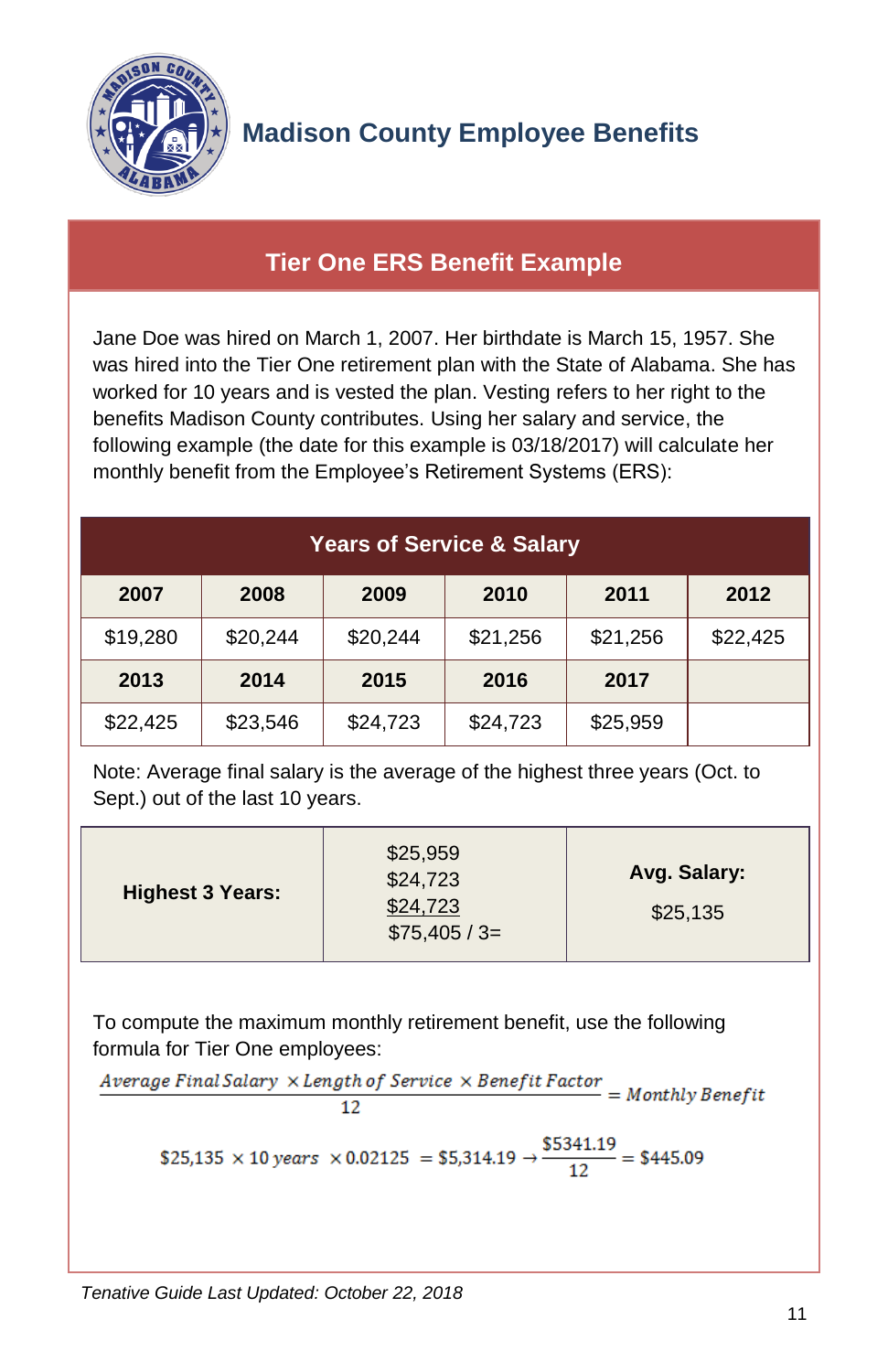

## <span id="page-12-0"></span>**Deferred Compensation Plans**

<span id="page-12-1"></span>

| <b>Plan Description</b>                                                                                                                                                                                                                                                                                                                                                                                                                                                                                                                                                                                       | <b>Plan Details</b>                                                                                                                                                                                                                                                                                                                                                                                                                                                                                                                                                                                                                      |
|---------------------------------------------------------------------------------------------------------------------------------------------------------------------------------------------------------------------------------------------------------------------------------------------------------------------------------------------------------------------------------------------------------------------------------------------------------------------------------------------------------------------------------------------------------------------------------------------------------------|------------------------------------------------------------------------------------------------------------------------------------------------------------------------------------------------------------------------------------------------------------------------------------------------------------------------------------------------------------------------------------------------------------------------------------------------------------------------------------------------------------------------------------------------------------------------------------------------------------------------------------------|
| Madison County employees are<br>offered two separate 457(b) Deferred<br>Compensation plans: RSA-1 and My<br>Nationwide. Both plans are created<br>pursuant to Section 457 of the<br>Internal Revenue Code.<br>A 457(b) Deferred Compensation<br>plan is a retirement plan that allows<br>public employees to put aside money<br>from each paycheck toward<br>retirement. Note: investing involves<br>market risk, including the possible<br>loss of principle.<br>Employees are vested in their own<br>contributions but are subject to meet<br>certain criteria before account<br>distributions can be made. | <b>Contribution Maximum: Employees</b><br>can contribute up to \$18,500<br>annually to 457 Deferred<br>Compensation plans. Employees<br>over fifty qualify for catch-up<br>contributions (up to \$24,500<br>annually), and employees within<br>three years of normal retirement age,<br>may contribute Special 457 catch-up<br>provisions (up to \$36,000).<br>Deferral Limit: If an employee<br>chooses to participate in both plans,<br>the employee's total deferrals to<br>these plans combined cannot<br>exceed the annual deferral limit.<br>Participants can make changes to<br>their deferral percentages on a<br>monthly basis. |
| <b>RSA-1 Deferred Compensation</b><br>Plan                                                                                                                                                                                                                                                                                                                                                                                                                                                                                                                                                                    | <b>Employee Contribution: RSA-1</b><br>requires no minimum contribution.                                                                                                                                                                                                                                                                                                                                                                                                                                                                                                                                                                 |
| RSA-1 funds can be invested in<br>either bonds, short-term<br>investments, stocks, or a<br>combination. Participants may<br>change their investment elections<br>ninety days from their last election.<br>Statements are mailed quarterly.<br>To view the RSA-1 Member<br>Handbook, visit: rsa-<br>al.gov/uploads/files/RSA-<br>1_Member_Handbook_bookmarke<br>d.pdf.                                                                                                                                                                                                                                         | <b>Enrollment:</b> To participate:<br>Complete the RSA-1 Enrollment<br>Form, Beneficiary Designation, and<br><b>Investment Election for New</b><br>Accounts (these three forms are<br>mailed to RSA-1 P. O. Box 302150,<br>Montgomery, AL 36130-2150). This<br>will establish the account. Next<br>complete the Authorization to Defer<br>Compensation form and return to the<br>Madison County payroll office.                                                                                                                                                                                                                          |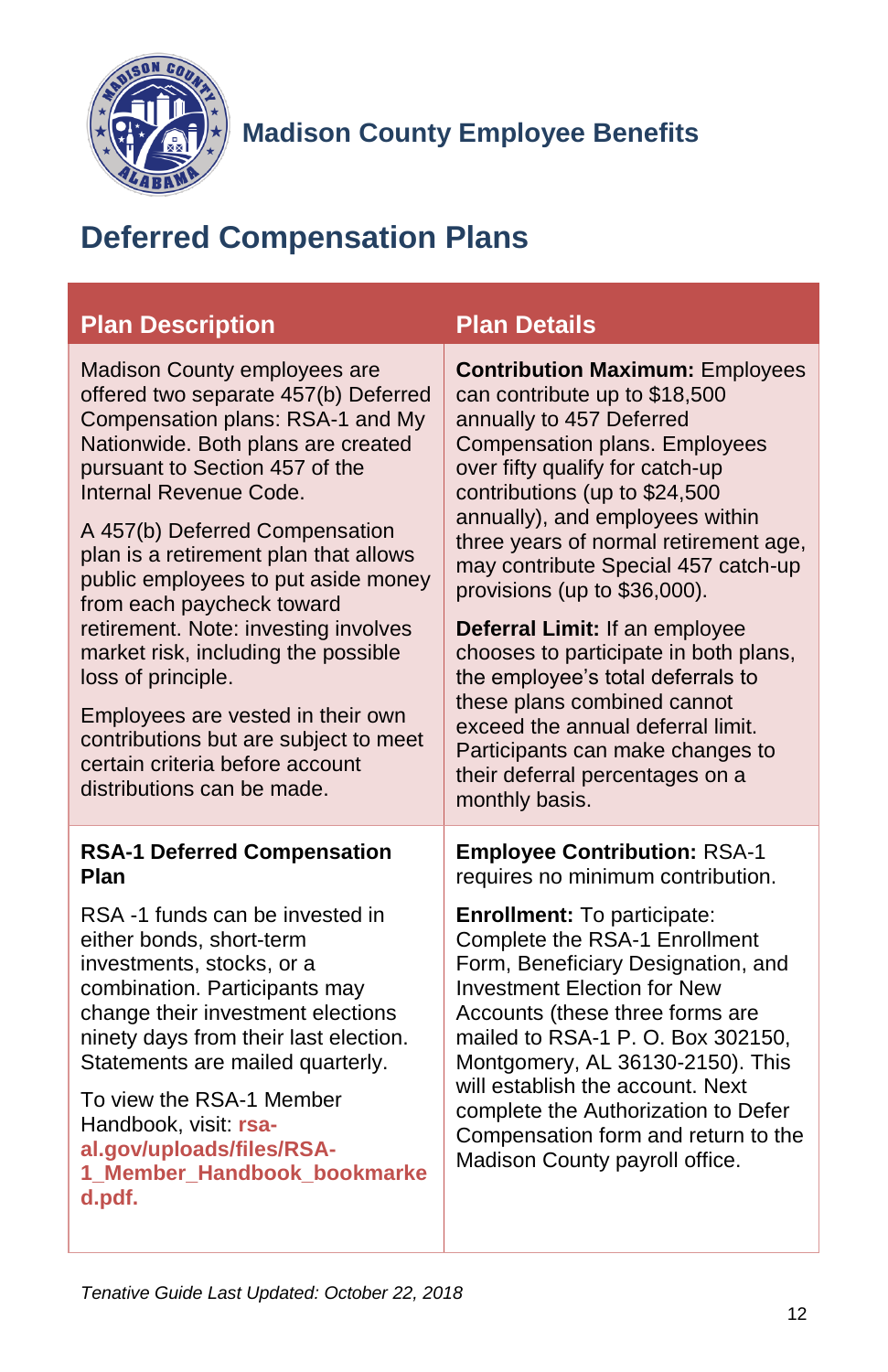

## <span id="page-13-0"></span>**RSA-1 Example**

The following is an example of how participation in RSA-1 can help you reduce your current taxes:

Example:

- ♦ An employee earning \$1,000 bi-weekly
- ♦ Deferring \$100 into RSA-1 bi-weekly
- ♦ Filing as single with one withholding allowance

| <b>Contributing to RSA-1</b>           |           | <b>Not Contributing to RSA-1</b>              |           |
|----------------------------------------|-----------|-----------------------------------------------|-----------|
| Semi-monthly pay                       | \$1000.00 | Semi-monthly pay                              | \$1000.00 |
| <b>RSA-1 Deferral</b>                  | \$100.00  | <b>RSA-1 Deferral</b>                         | \$0.00    |
| 7.5% Retirement<br><b>Contribution</b> | \$75.00   | <b>7.5% Retirement</b><br><b>Contribution</b> | \$75.00   |
| <b>Federal Tax*</b>                    | \$50.75   | <b>Federal Tax*</b>                           | \$65.75   |
| State Tax*                             | \$29.00   | State Tax*                                    | \$33.00   |
| <b>FICA</b>                            | \$76.50   | <b>FICA</b>                                   | \$76.50   |
| Take-Home Pay                          | \$668.75  | <b>Take-Home Pay</b>                          | \$749.75  |

\*Based on the 2015 tax tables.

In this example, deferring \$100 only decreases your take-home pay by \$81, while saving \$19 on taxes.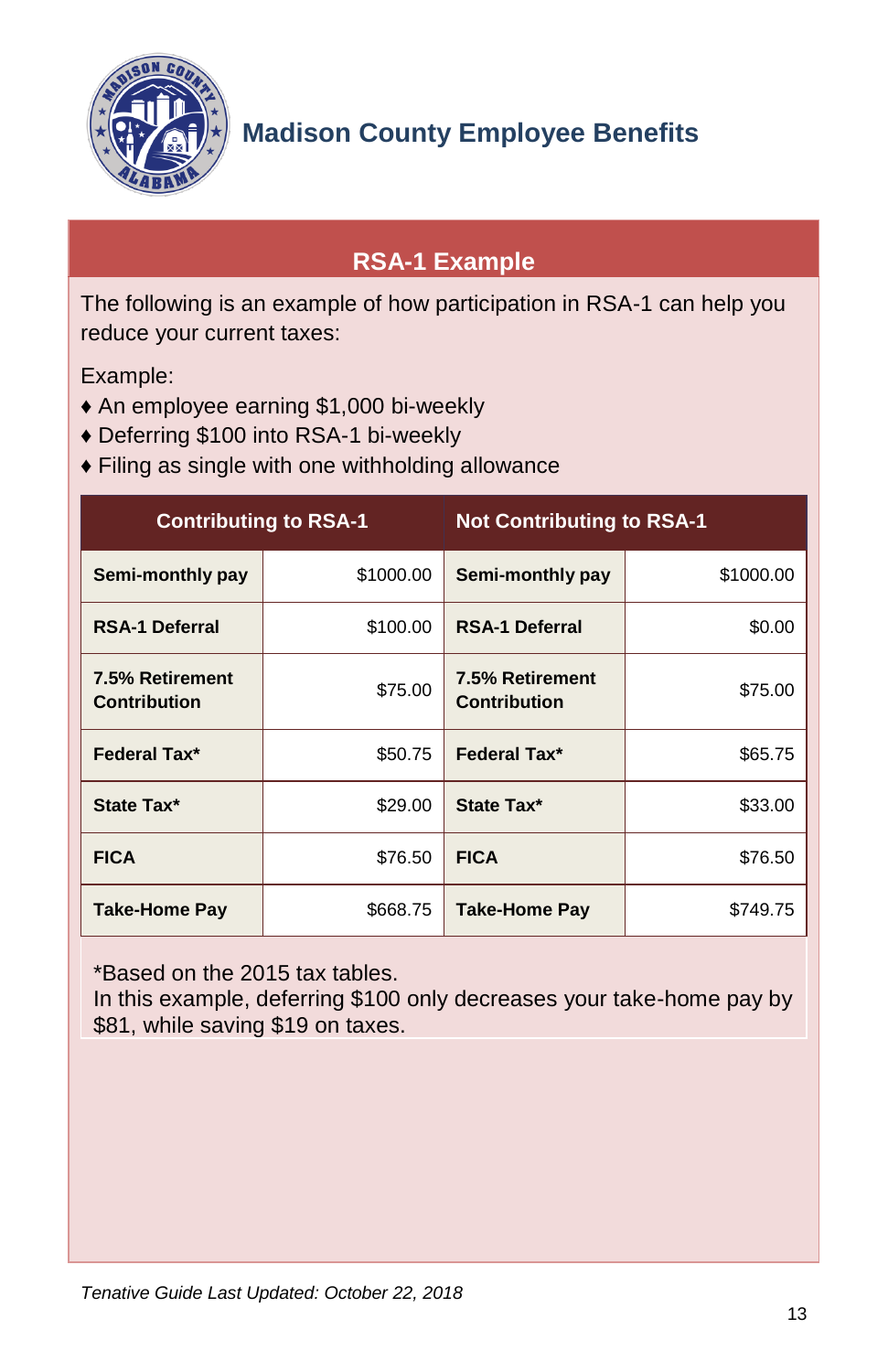

## **RSA-1 Savings Example**

<span id="page-14-0"></span>The following demonstrates the effect of savings in a RSA-1 fund over a twenty-five year period with varying interest rates.

| Effect of Saving Over a 25 Year Period* |                              |              |              |
|-----------------------------------------|------------------------------|--------------|--------------|
| <b>Monthly</b>                          | <b>Assumed Earnings Rate</b> |              |              |
| <b>Deferral</b><br><b>Amount</b>        | 6%                           | 7%           | 8%           |
| \$25                                    | \$17,324.85                  | \$42,251.79  | \$23,775.66  |
| \$50                                    | \$34,649.70                  | \$40,503.58  | \$47,551.32  |
| \$100                                   | \$69,299.40                  | \$81,007.17  | \$95,102.64  |
| \$200                                   | \$138,598.79                 | \$162,014.34 | \$190,205.28 |
| \$400                                   | \$277,197.58                 | \$324,028.68 | \$380,410.56 |

\*These examples are provided for illustration purposes only and do not guarantee that the fund will perform at this level in the future.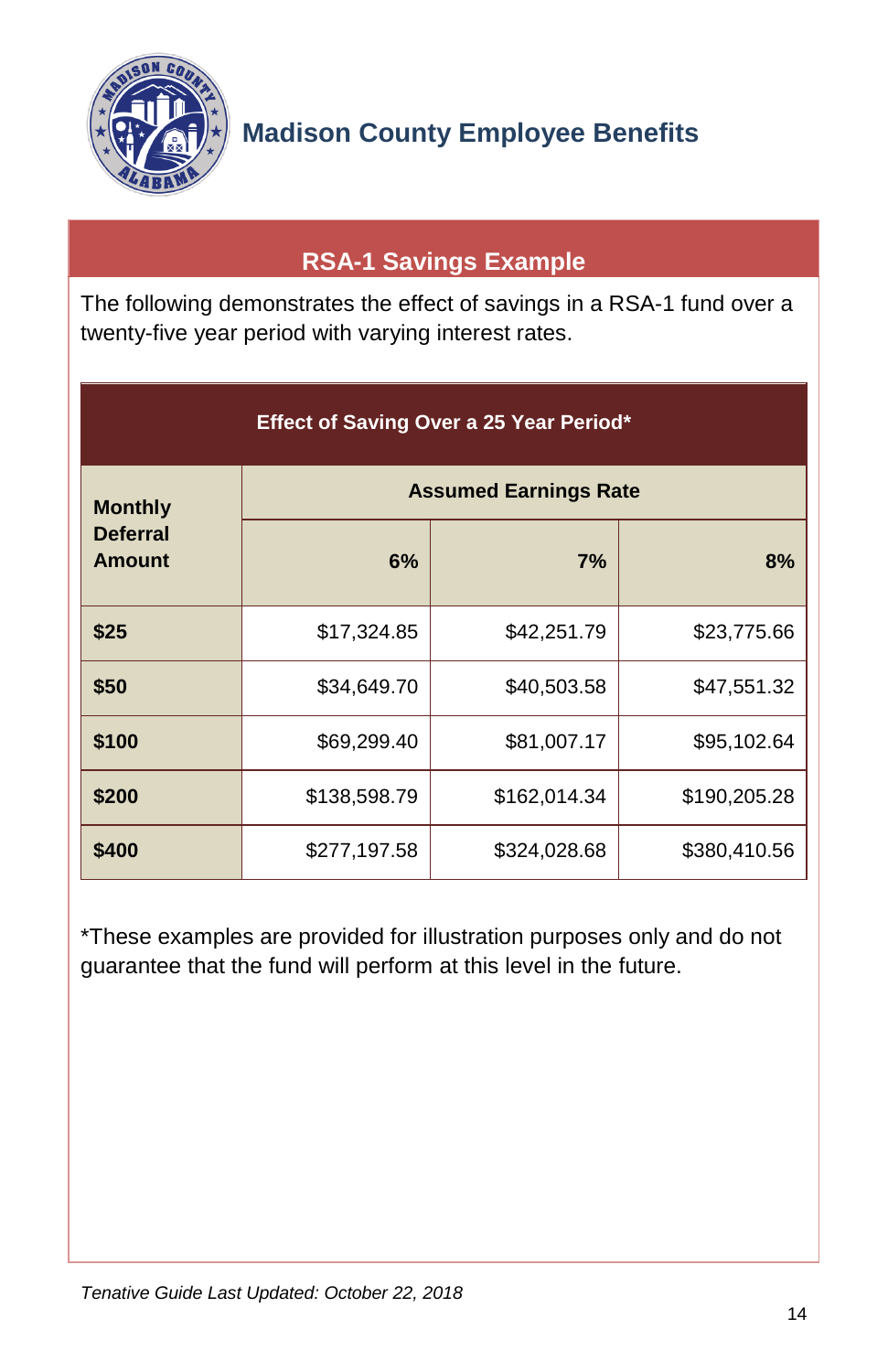

### **Plan Description Plan Details**

#### <span id="page-15-0"></span>**My Nationwide Deferred Compensation Plan**

My Nationwide has many investment options including international funds; small, mid and large-cap funds; balanced and bond funds; short-term investments; target date funds; and a fixed account.

For more information about your plan, please contact our Nationwide representative, Martha Sutton at 256-509-1389.

For more information about My Nationwide Deferred Compensation Plans, visit: **[www.nrsforu.com/iApp/tcm/nrsf](https://www.nrsforu.com/iApp/tcm/nrsforu/index.jsp) [oru/index.jsp.](https://www.nrsforu.com/iApp/tcm/nrsforu/index.jsp)**

#### **Employee Contribution:**

Employees can contribute from \$260 to \$18,500 annually (unless eligible for catch-up or special catch-up).

**Enrollment:** Employees can enroll in My Nationwide at any time. To enroll, employees should contact HR and complete the required forms. To enroll you will need the following information:

- Your Social Security number
- Your annual income
- Contribution amount
- Investment selections
- Beneficiary names and Social Security numbers

**Annual Leave Option:** Employees retiring with accrued annual leave have the option to allow the dollar value of the leave to be rolled over into their My Nationwide account. This option allows retiring employees to roll-over their leave balance into the account at a pretaxed value.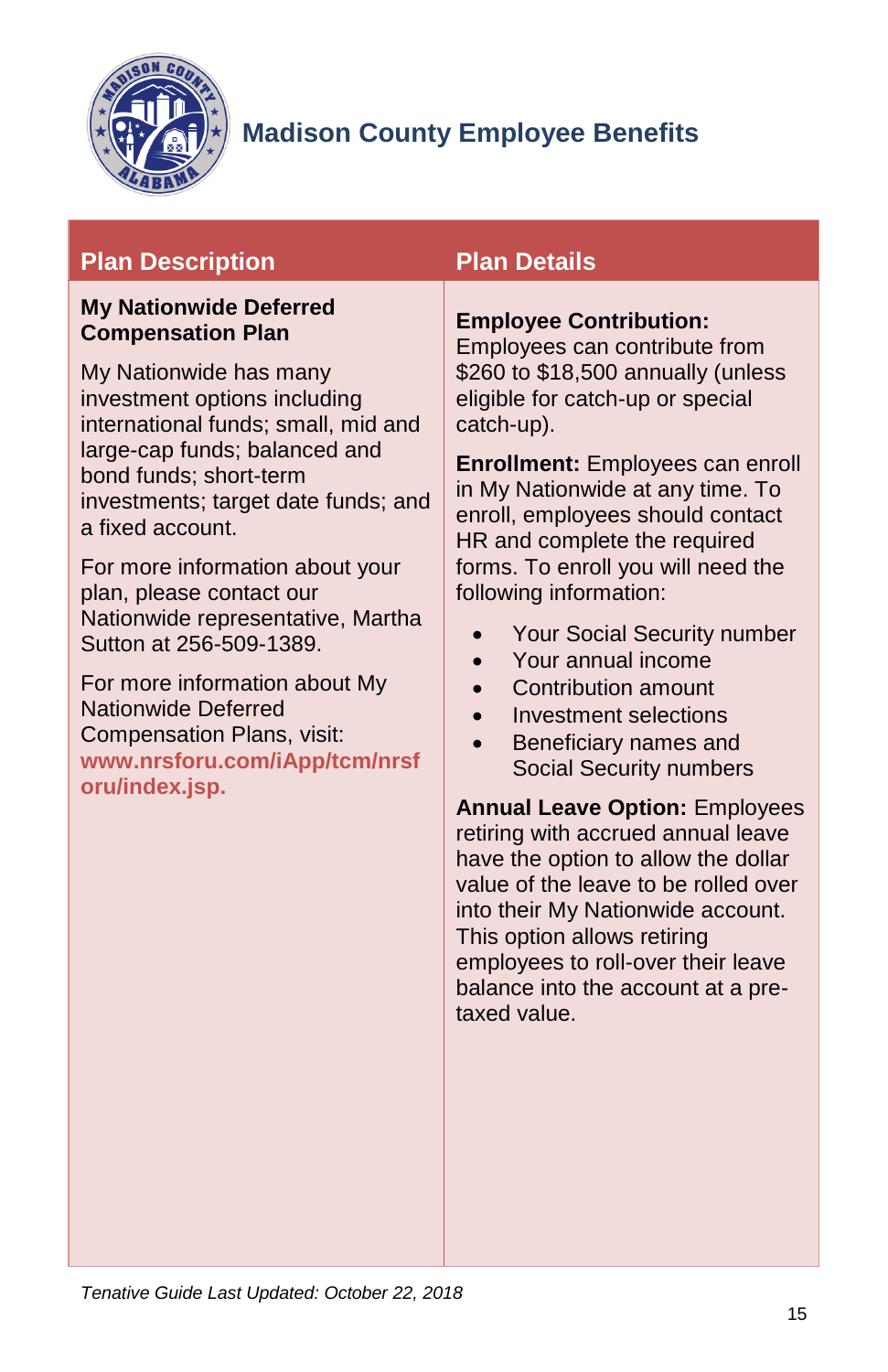

### **My Nationwide Benefit Example**

<span id="page-16-0"></span>Chart assumptions: Bi-weekly deferrals, 25% tax rate for paycheck impact, 7% annual rate of return. This hypothetical illustration is not intended to predict or project investment results. It does not assume taxes, fees or account withdrawals during accumulation; if it did, results would be lower. This chart is not intended to project the performance of your deferred compensation account. Investments involve market risk, including the possible loss of principal. Actual investment results will vary depending on your investment and market experience. Income stream durations and amounts are not guaranteed.

|                            | <b>Growth Period</b>      |                                 | <b>Ending Balance</b>           |                                        |
|----------------------------|---------------------------|---------------------------------|---------------------------------|----------------------------------------|
| <b>Deferral</b><br>Per Pay | <b>Paycheck</b><br>Impact | <b>Accumulation</b><br>10 Years | <b>Accumulation</b><br>20 Years | <b>Accumulation</b><br><b>30 Years</b> |
| \$25                       | \$18.75                   | \$9,304                         | \$27,605                        | \$63,607                               |
| \$50                       | \$37.50                   | \$18,607                        | \$55,210                        | \$127,214                              |
| \$75                       | \$56.25                   | \$27,911                        | \$82,815                        | \$190,821                              |
| \$100                      | \$75.00                   | \$37,214                        | \$110,420                       | \$254,428                              |
| \$125                      | \$93.75                   | \$46,518                        | \$138,025                       | \$318,035                              |
| \$150                      | \$112.50                  | \$55,821                        | \$165,631                       | \$381,642                              |
| \$200                      | \$150.00                  | \$74,429                        | \$220,841                       | \$508,856                              |
| \$500                      | \$375.00                  | \$186,071                       | \$552,102                       | \$1,272,139                            |

Take a look at how an investment could potentially grow over time.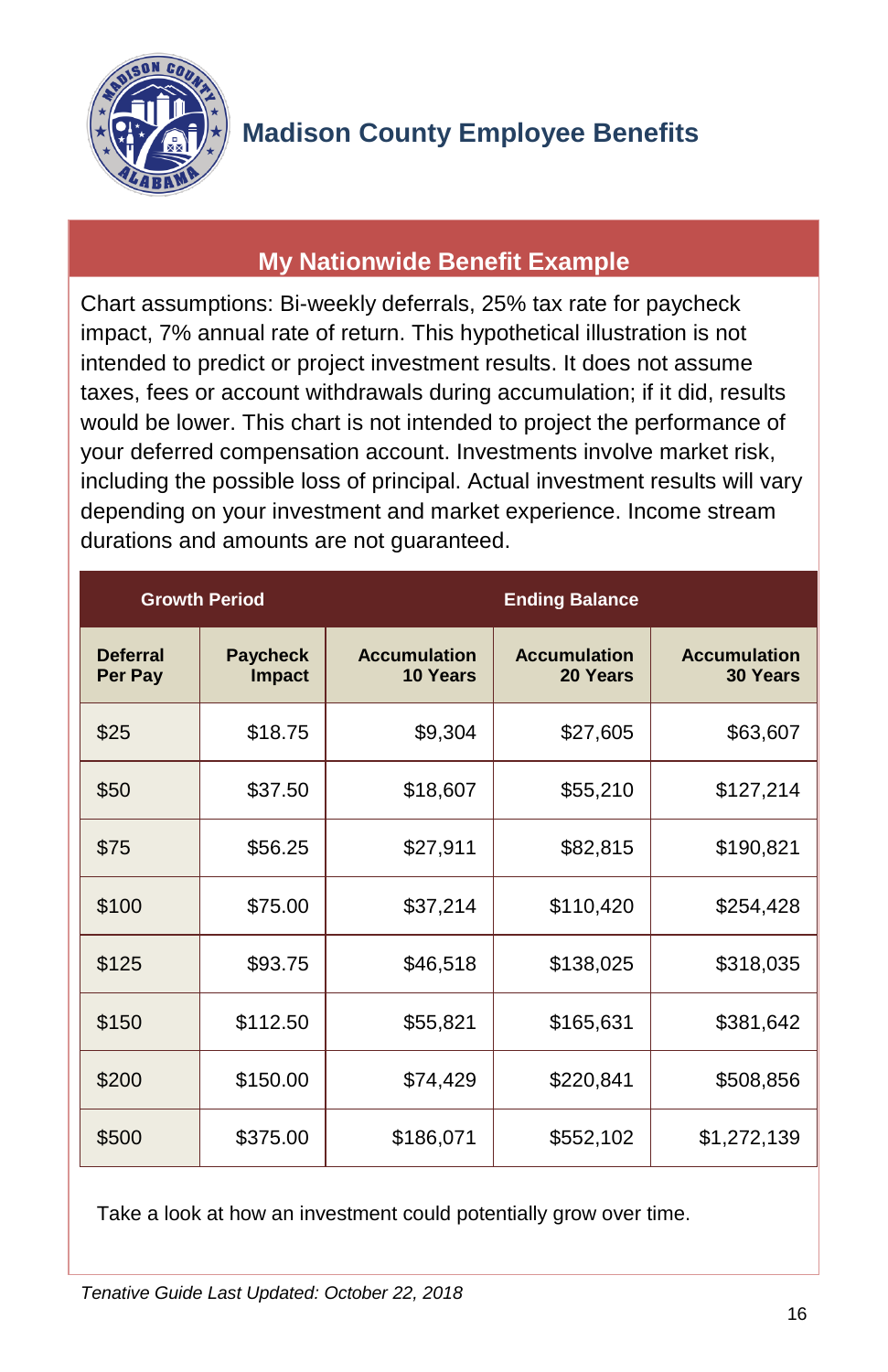

## <span id="page-17-0"></span>**Retiree Health and Dental Benefits**

<span id="page-17-1"></span>

| <b>Plan Description</b>                                                                                                                                                                                                                                                                       | <b>Plan Details</b>                                                                                                                                                                                                                                      |
|-----------------------------------------------------------------------------------------------------------------------------------------------------------------------------------------------------------------------------------------------------------------------------------------------|----------------------------------------------------------------------------------------------------------------------------------------------------------------------------------------------------------------------------------------------------------|
| Madison County offers retiree<br>health plan coverage to eligible<br>employees who retire.                                                                                                                                                                                                    | Non-Medicare Eligible: Most<br>retirees under sixty-five (including<br>spouse and dependents) will                                                                                                                                                       |
| Employees hired before January 1,<br>2018 must meet retirement<br>guidelines for ERS in their                                                                                                                                                                                                 | remain on the LGHIP Active<br>Employee Plan until becoming<br>Medicare eligible.                                                                                                                                                                         |
| respective tier to be eligible for<br>benefits. Employees hired after<br>January 1, 2018 must have twenty<br>continuous years of full time<br>service with Madison County and<br>be enrolled in LGHIP for ten years<br>in order to be eligible for health<br>insurance benefits at retirement | <b>Medicare Eligible: Most retirees</b><br>over the sixty-five (including<br>spouse and dependents) will be<br>covered under the<br>UnitedHealthcare Medicare<br>Advantage (PPO) Plan. Some<br>retirees may be Medicare eligible<br>due to a disability. |
| Coverage is provided for you at the<br>time of retirement if eligible from<br>Madison County. Coverage is also<br>provided for spouses and eligible                                                                                                                                           | <b>UnitedHealthcare Medicare</b><br><b>Advantage (PPO) Plan</b><br>This is a Medicare Replacement                                                                                                                                                        |
| dependents and ends at the time<br>of death of the retiree. Spouse<br>coverage will be terminated upon<br>divorce.                                                                                                                                                                            | plan that provides the benefits of<br>Medicare Part A and B, an<br>integrated Prescription Part D<br>coverage, and extra programs<br>beyond original Medicare.                                                                                           |
| Please see the Retiree Health<br>Insurance Rates table on the next                                                                                                                                                                                                                            | Included in the Advantage Plan:<br><b>Dental and Vision</b>                                                                                                                                                                                              |
| page for more information on<br>premiums. Contribution rates vary.                                                                                                                                                                                                                            | <b>Benefits</b>                                                                                                                                                                                                                                          |
| This is subject to change annually.                                                                                                                                                                                                                                                           | <b>Routine Foot Care</b><br>$\bullet$<br><b>Hearing Aid Benefits</b>                                                                                                                                                                                     |
| For more information, contact the<br>HR Department.                                                                                                                                                                                                                                           | <b>NurseLine</b><br><b>Virtual Doctor Visits</b><br><b>And MORE!</b>                                                                                                                                                                                     |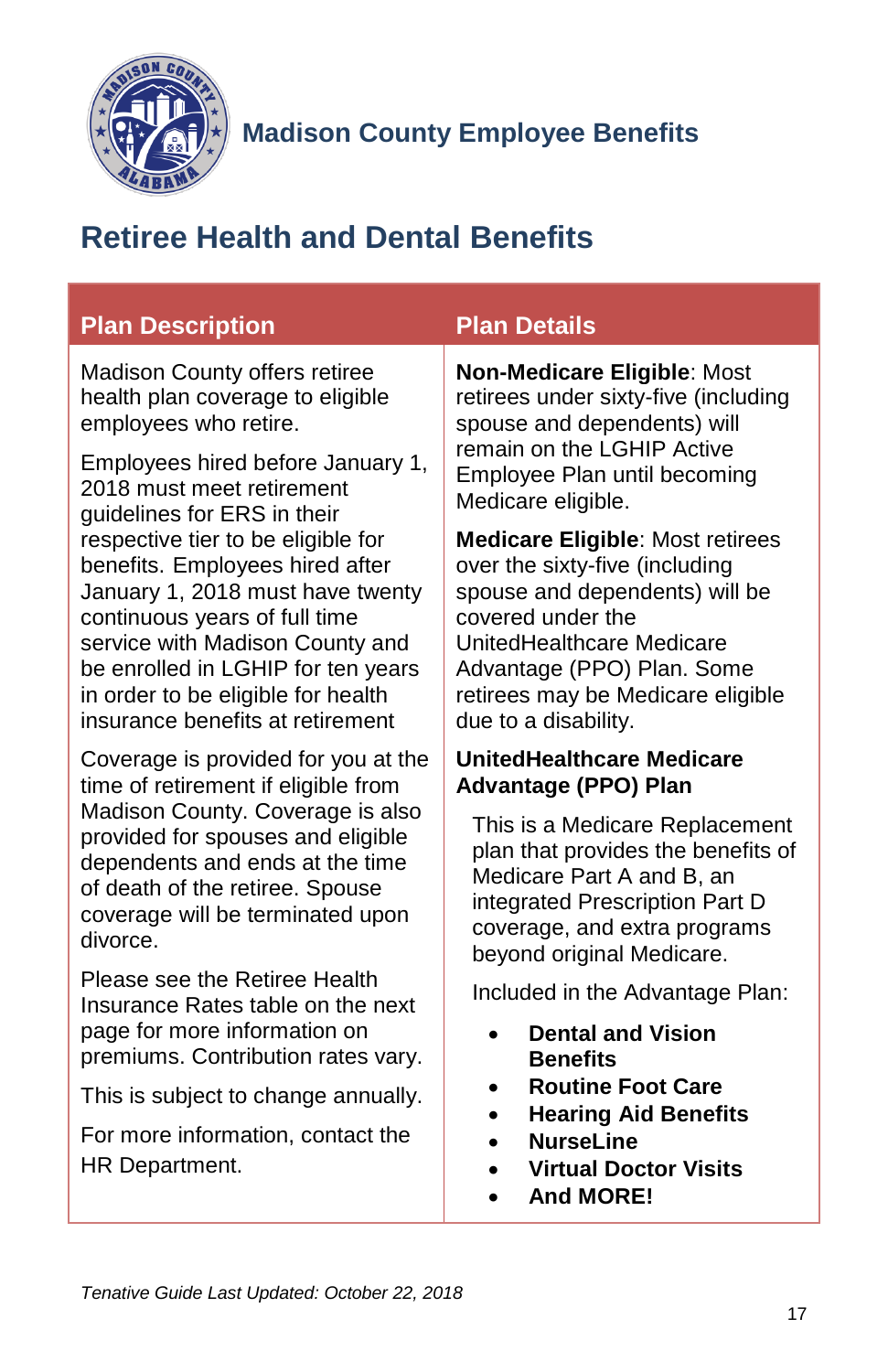

<span id="page-18-0"></span>

| <b>Retiree Health Insurance Rates</b>  |                  |  |
|----------------------------------------|------------------|--|
|                                        |                  |  |
| 10 Years of Service (Under 65)         | \$102.00 / month |  |
| 15 Years of Service (Under 65)         | \$86.00 / month  |  |
| 20 Years of Service (Under 65)         | \$58,00 / month  |  |
| 25 Years of Service with Spouse        | \$37.00 / month  |  |
| 25 Years of Service (Employee<br>Only) | \$0.00           |  |
| 10 Years of Service (Over 65)          | \$86,00 / month  |  |
| 15 Years of Service (Over 65)          | \$72.00 / month  |  |
| 20 Years of Service (Over 65)          | \$44.00 / month  |  |

- Retirees enrolled with UnitedHealthCare pay premiums directly to United.
- Retirees enrolled with LGHIP pay premiums directly to Madison County through ACH.
- **Effective 01/01/2018:** New or rehired employees must have twenty years of continuous full time service and be enrolled in LGHIP for ten years in order to be eligible for Health insurance benefits at retirement.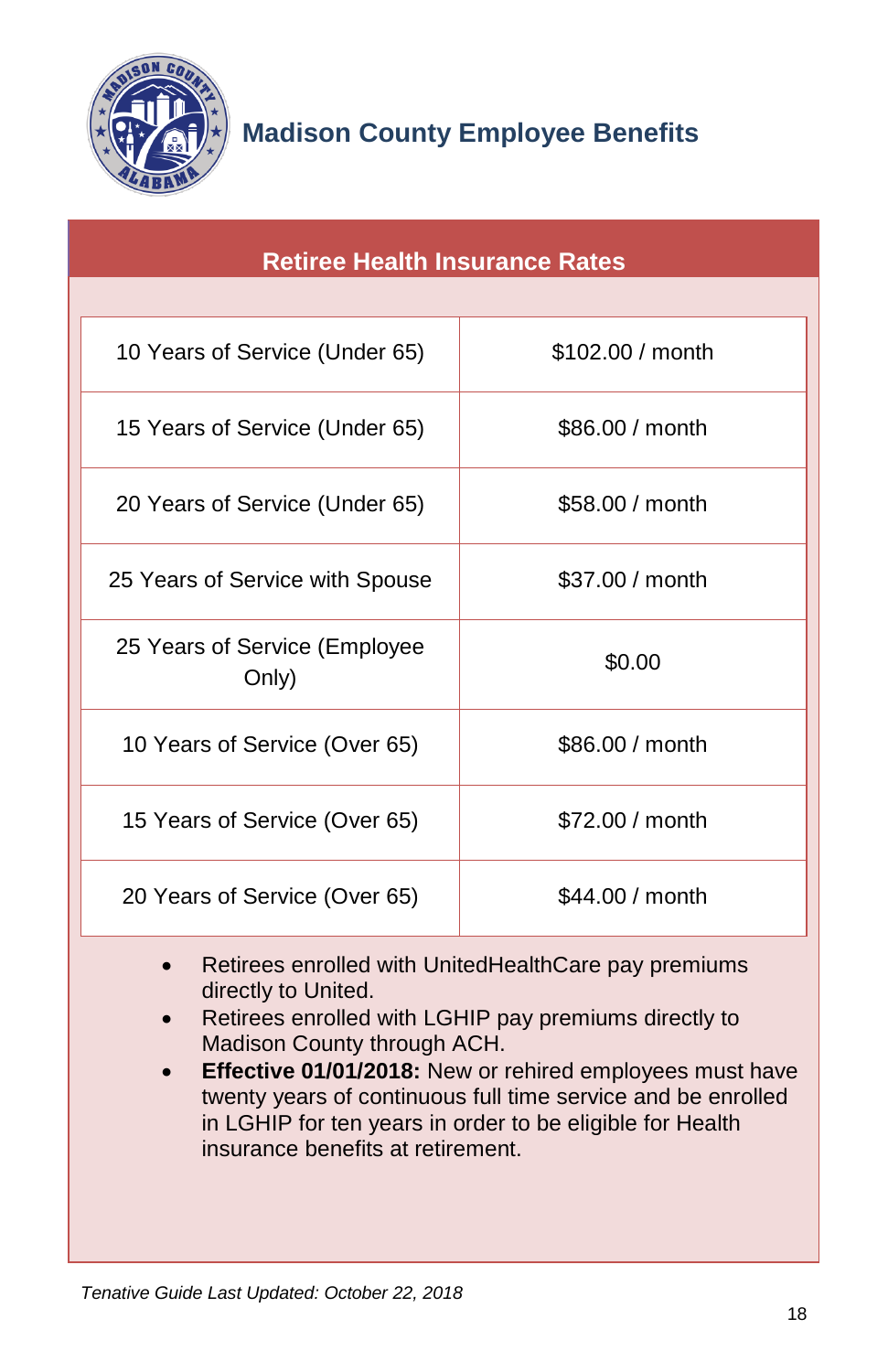

## <span id="page-19-0"></span>**Life Insurance and AD&D Benefits**

<span id="page-19-1"></span>

| <b>Plan Description</b>                                                                                                                                                                                                                                                                                                                                                                                                                                                                                                                                                                                                         | <b>Plan Details</b>                                                                                                                                                                                                                                                                                                                                                                                                                                                                                                                                                                                                                                                                                                                                                                                                                                              |
|---------------------------------------------------------------------------------------------------------------------------------------------------------------------------------------------------------------------------------------------------------------------------------------------------------------------------------------------------------------------------------------------------------------------------------------------------------------------------------------------------------------------------------------------------------------------------------------------------------------------------------|------------------------------------------------------------------------------------------------------------------------------------------------------------------------------------------------------------------------------------------------------------------------------------------------------------------------------------------------------------------------------------------------------------------------------------------------------------------------------------------------------------------------------------------------------------------------------------------------------------------------------------------------------------------------------------------------------------------------------------------------------------------------------------------------------------------------------------------------------------------|
| <b>Madison County benefits program</b><br>includes active employee life insurance<br>that provides financial protection if a<br>participant should die or have a serious<br>accident.<br>Madison County pays the full cost for:<br><b>Basic Life Insurance</b><br><b>Accidental Death and</b><br><b>Dismemberment</b><br><b>Line of Duty</b><br>Employee pays the full cost for:<br><b>Additional Life Insurance</b><br><b>Spouse Life Insurance</b><br><b>Dependent Child Life Insurance</b><br>Premiums for the employee/spouse<br>are based on the employee's age. The<br>employee must participate to enroll<br>dependents. | <b>Life Insurance Benefits</b><br><b>Basic Life Insurance: \$25,000</b><br><b>Additional Life Insurance: Up to</b><br>\$160,000.<br><b>Dependent Life Coverage: You</b><br>may purchase additional life<br>insurance for your eligible<br>dependent:<br><b>Spouse:</b> Up to \$50,000<br>Dependent Child: \$10,000.<br><b>Accidental Death and</b><br><b>Dismemberment Benefits</b><br><b>AD&amp;D Benefit: \$25,000</b><br>Other AD&D Insurance:<br><b>Seat Belt Coverage</b><br><b>Air Bag Coverage</b><br><b>Career Adjustment Benefit</b><br>$\bullet$<br><b>Child Care Benefit</b><br><b>Higher Education Benefit</b><br><b>Effective Date: Coverage is effective</b><br>on the date of hire for eligible<br>employees for basic coverage.<br>Employees are subject to medical<br>underwriting if they enroll at a time<br>later than new hire orientation. |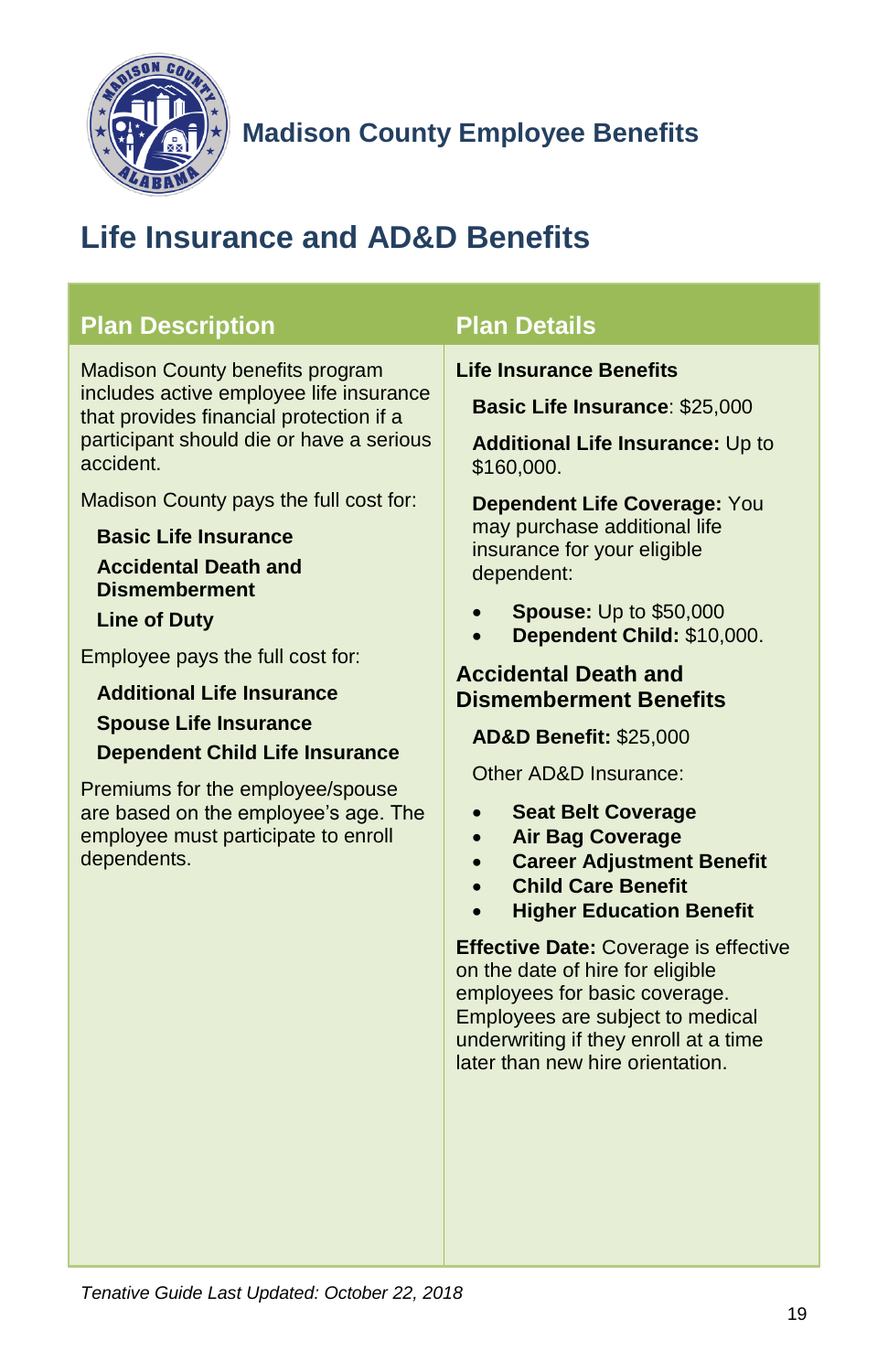

## <span id="page-20-0"></span>**Employee Clinic**

| <b>Benefit Description</b>                                                                                                                                                                  | <b>Benefit Details</b>                                                                                                                                                                                                                                                                                                                                                                                                                                                                                                    |
|---------------------------------------------------------------------------------------------------------------------------------------------------------------------------------------------|---------------------------------------------------------------------------------------------------------------------------------------------------------------------------------------------------------------------------------------------------------------------------------------------------------------------------------------------------------------------------------------------------------------------------------------------------------------------------------------------------------------------------|
| Madison County provides a low-<br>cost health clinic to eligible<br>employees through LGHIP. Please<br>refer to Employee Clinic<br>Information for clinic hours and<br>contact information. | Madison County employees and<br>dependents over twelve may use<br>the Employee Health Clinic for the<br>low copay of \$15.00 per visit. To<br>be eligible to use the Clinic, the<br>employee and dependent must be<br>primary on Madison County's<br>health insurance plan.<br>Employees can also fill their<br>prescriptions by visiting the<br>Huntsville Hospital Pharmacy<br>located down the hall from the<br>Employee Clinic. Please refer to<br>the HHS Pharmacy Information for<br>hours and contact information. |
| <b>Local Government Employee</b><br><b>Health Clinic</b>                                                                                                                                    |                                                                                                                                                                                                                                                                                                                                                                                                                                                                                                                           |

| Location:             | <b>1963 Memorial Parkway</b><br>Huntsville, AL 35801 |
|-----------------------|------------------------------------------------------|
| <b>Hours:</b>         | Mon - Fri 7:00 am to 4:00 pm                         |
| <b>Phone:</b><br>Fax: | 256-265-0220<br>256-265-0225                         |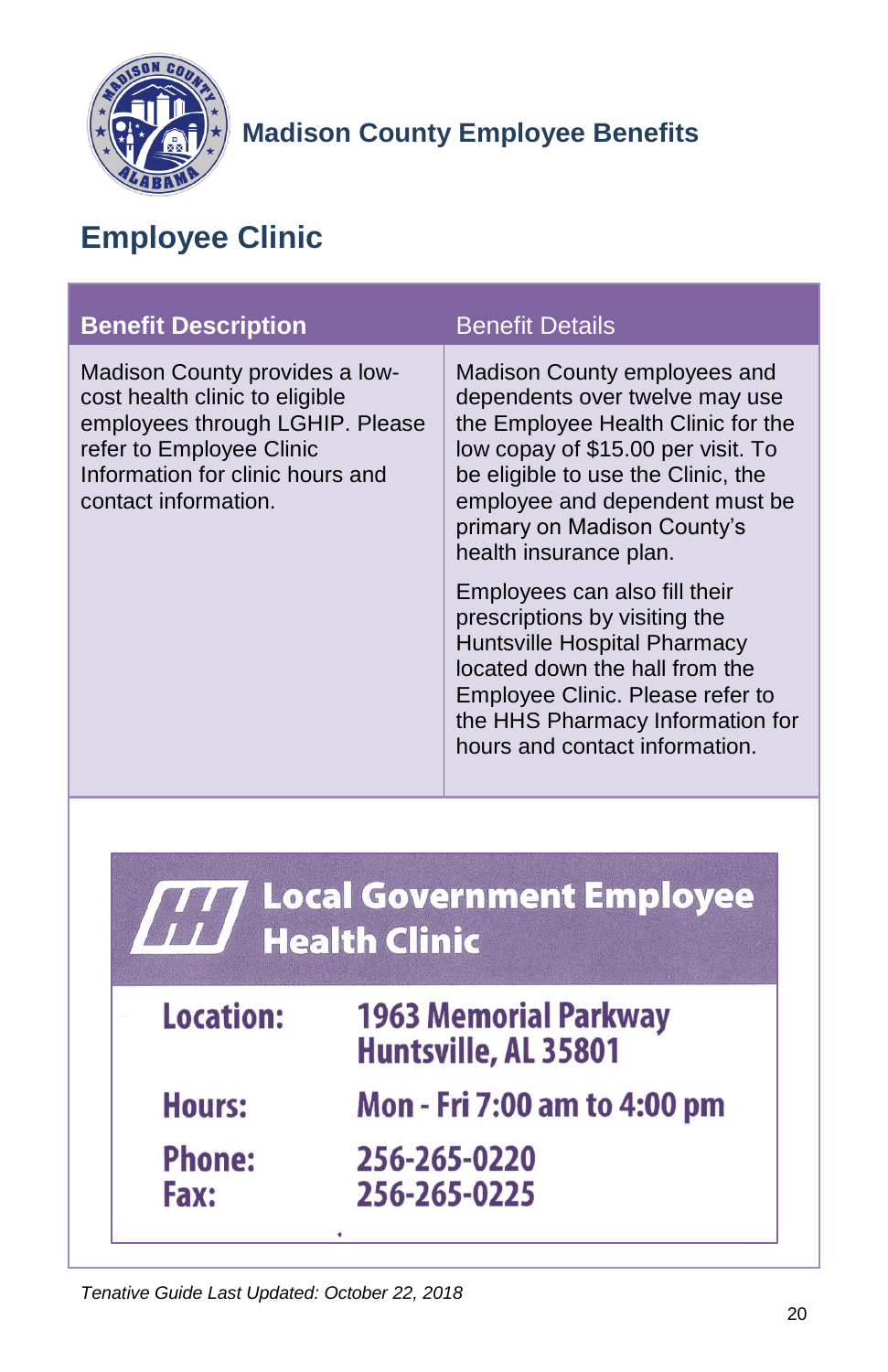

## <span id="page-21-0"></span>**Other Benefits**

<span id="page-21-1"></span>

| <b>Benefit Description</b>                                                                                                                                                                                                                                                                                                                                                                                                                                                                                                                                                             | <b>Benefit Details</b>                                                                                                                                                                                                                                                                                                                                                                                                                                                                                                                                                                                                                                              |
|----------------------------------------------------------------------------------------------------------------------------------------------------------------------------------------------------------------------------------------------------------------------------------------------------------------------------------------------------------------------------------------------------------------------------------------------------------------------------------------------------------------------------------------------------------------------------------------|---------------------------------------------------------------------------------------------------------------------------------------------------------------------------------------------------------------------------------------------------------------------------------------------------------------------------------------------------------------------------------------------------------------------------------------------------------------------------------------------------------------------------------------------------------------------------------------------------------------------------------------------------------------------|
| <b>Employee Assistance Program</b><br>(EAP)<br><b>Madison County offers this EAP</b><br>Benefit through Behavioral Health<br>Systems (BHS). An EAP is a<br>professional service which<br>provides confidential assessment,<br>referral, and short-term counseling<br>services to employees and their<br>dependents for behavioral health-<br>related problems such as (but not<br>limited to):<br>Marital/Family<br>$\bullet$<br><b>Eating Disorders</b><br>Anxiety<br>Depression<br><b>Grief and Loss</b><br>$\bullet$<br>Financial/Legal<br>$\bullet$<br>ADHD/ADD<br>Substance Abuse | To access more information about<br>your EAP Benefit, visit the<br><b>Behavioral Health Systems</b><br>website listed below, and follow the<br>instructions below to login to the<br>site.<br><b>Website: behavioralhealthsyste</b><br>ms.com/members/member-<br>access/.<br><b>Employee ID: MCA</b><br><b>Cost:</b> EAP is a benefit provided to<br>you, at no charge, by your<br>employer. All services that are<br>authorized by BHS are covered at<br>100% and you do not have to file<br>any claims.<br><b>Coverage Includes: Initial</b><br>assessment and two follow-up<br>visits. Inidividuals can extend<br>treatment using LGHIP in-network<br>providers. |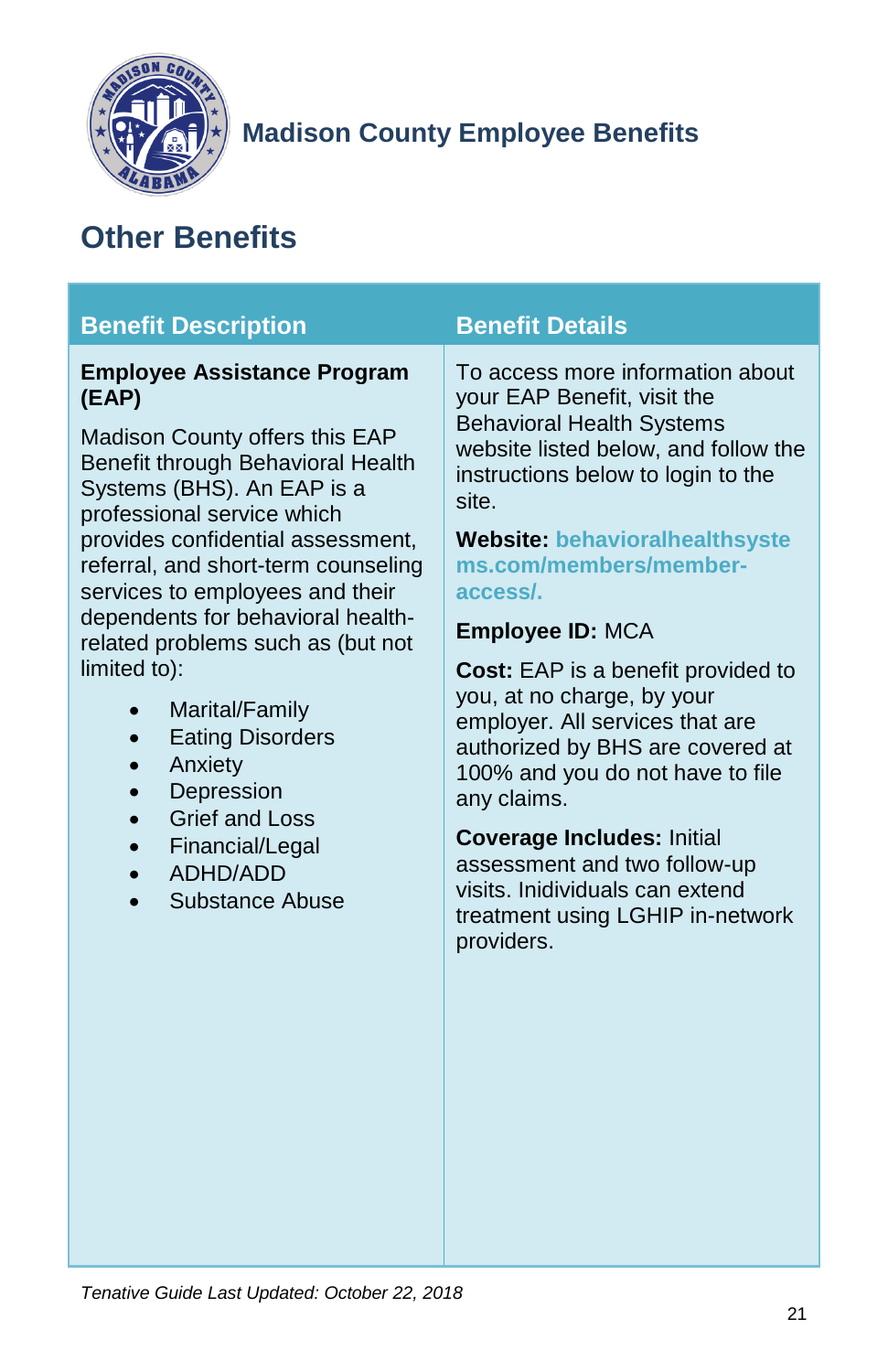

### **Benefit Description Benefit Details**

#### <span id="page-22-0"></span>**Paid Leave**

Madison County offers annual and sick leave benefits to eligible employees.

Annual leave (vacation) benefits are available for vacation and personal business matters.

For more information about this benefit, please refer to the [Employee Handbook's](http://madisoncountyal.gov/home/showdocument?id=4226) section on Annual Leave.

Madison County provides paid sick leave benefits for periods of temporary absence due to personal illnesses or injuries, to attend to the needs of immediate family members, and for doctors' appointments.

For more information about this benefit, please refer to the [Employee Handbook's](http://madisoncountyal.gov/home/showdocument?id=4226) section on Sick Leave.

Upon completion of a probationary period, employees are eligible for paid leave.

Regular full-time employees and grant-paid employees (who work full-time hours for the length the grant is in effect) are eligible.

Employees begin to earn annual and sick leave benefits from the date of employment; however, they are not credited with any leave benefits and cannot use any leave benefits until completion of the six month probationary period. At the end of satisfactorily completing the probation period, employees are credited with forty-eight hours of sick time and forty-eight hours of annual leave.

Eligible employees will accrue sick and annual leave benefits at the rate of ninety-six hours each per year.

<span id="page-22-1"></span>

| SICK Leave.<br>vear.                                                                                                                                                                                                                                                           |                                                                                                                                                                                                                                                                                                                                                                 |
|--------------------------------------------------------------------------------------------------------------------------------------------------------------------------------------------------------------------------------------------------------------------------------|-----------------------------------------------------------------------------------------------------------------------------------------------------------------------------------------------------------------------------------------------------------------------------------------------------------------------------------------------------------------|
| <b>Paid Time-Off</b><br>Madison County offers ten days of<br>paid holiday leave and paid time-<br>off outside of regular annual leave<br>and sick leave.<br>For more information about the<br>benefit, please refer to the<br>Employee Handbook's section on<br>Paid Time Off. | Eligible employees may receive<br>holiday pay for Commission<br>approved holidays. Employees<br>who are required to work during<br>holidays may be eligible to receive<br>premium pay.<br>Employees may also be eligible for<br>Paid Time Off for bereavement<br>leave, jury duty, witness duty, and<br>visiting the employee clinic<br>(emplovee visits onlv). |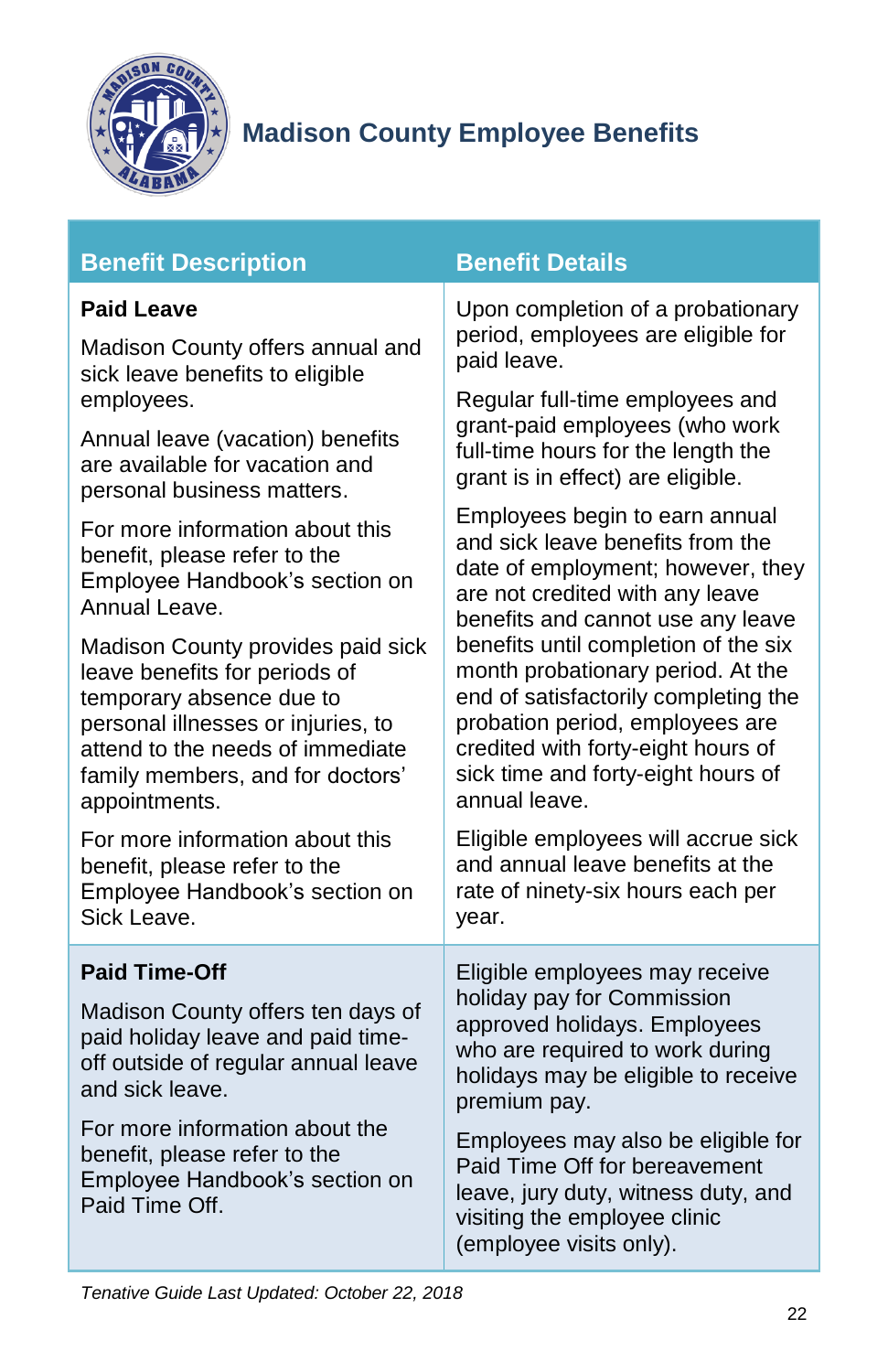

| <b>Benefit Description</b> |
|----------------------------|
|                            |

#### <span id="page-23-0"></span>**Annual Wellness Screenings**

Employees enrolled in the Madison County health plan are required to participate in annual confidential wellness screenings. Screenings check for the following risk factors: Blood Pressure, Cholesterol, Glucose, and Body Mass Index.

For a list of participating pharmacies, visit:

**[www.lghip.org/pdf/Wellness/Part](http://www.lghip.org/pdf/Wellness/ParticipatingPharmacies.pdf) [icipatingPharmacies.pdf.](http://www.lghip.org/pdf/Wellness/ParticipatingPharmacies.pdf)**

#### **Benefit Details**

The screenings can be completed at work, at a participating local pharmacy or by the employee's physician (subject to an office copay). Screenings completed at work or with a participating local pharmacy are free of charge. Employees will need to print out the [Provider Screening Form](http://38.106.4.246/home/showdocument?id=2448) and take with them to the physician or the participating pharmacy. The completed Provider Screening Form is returned to LGHIP.

#### <span id="page-23-1"></span>**Wellness Programs**

The following are other wellness programs provided by LGHIP.

#### **Physician Supervised Weight Management Program**

This program is provided to assist in covering the cost of approved physician supervised weight management and nutritional coaching programs.

#### **Tobacco Cessation Program**

This program is provided to help members stop smoking.

LGHIP will reimburse 80% of the cost of the programs with a \$150 calendar year maximum per program.

For more information about Physician Supervised Weight Management Program and to learn how to apply for reimbursement, visit:

#### **[www.lghip.org/PDF/LGHIP/Weig](http://www.lghip.org/PDF/LGHIP/WeightMgmtProgram.pdf) [htMgmtProgram.pdf.](http://www.lghip.org/PDF/LGHIP/WeightMgmtProgram.pdf)**

For more information and to learn how to apply for reimbursement, visit:

**[www.lghip.org/PDF/Wellness/To](http://www.lghip.org/PDF/Wellness/TobaccoCessation.pdf) [baccoCessation.pdf.](http://www.lghip.org/PDF/Wellness/TobaccoCessation.pdf)**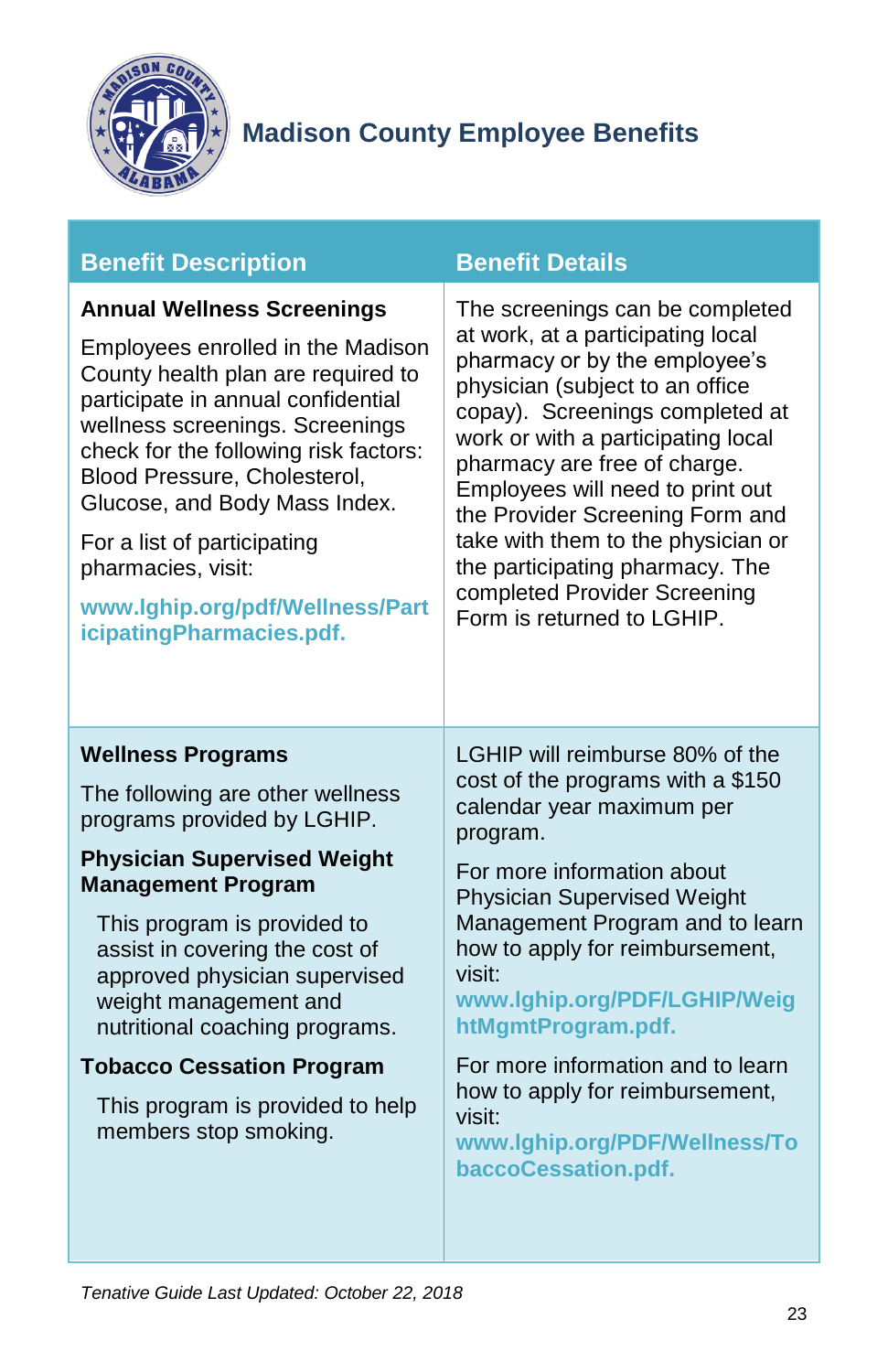

<span id="page-24-2"></span><span id="page-24-1"></span><span id="page-24-0"></span>

| <b>Benefit Description</b>                                                                                                                                                                                                                                                                                                                                                                                                                                                                                                                   | <b>Benefit Details</b>                                                                                                                                                                                                                                                                                                                                                                                                                                                                                                |
|----------------------------------------------------------------------------------------------------------------------------------------------------------------------------------------------------------------------------------------------------------------------------------------------------------------------------------------------------------------------------------------------------------------------------------------------------------------------------------------------------------------------------------------------|-----------------------------------------------------------------------------------------------------------------------------------------------------------------------------------------------------------------------------------------------------------------------------------------------------------------------------------------------------------------------------------------------------------------------------------------------------------------------------------------------------------------------|
| <b>CollegeCounts</b><br>The CollegeCounts 529 Fund is a<br>qualified tuition program that<br>makes it easy to invest in the next<br>generation. The program is simple,<br>offers significant tax advantages,<br>requires no minimum contribution<br>and allows easy to set up<br>automatic contributions.<br>For more information or to learn<br>more about CollegeCounts, visit<br>www.CollegeCounts529.com.                                                                                                                                | The CollegeCounts 529 fund can<br>be used nationwide at most<br>accredited universities, colleges,<br>trade schools, and even graduate<br>schools.<br>Funds can be used for:<br><b>Tuition and Fees</b><br>Room and Board<br><b>Books</b><br>$\bullet$<br><b>Supplies</b><br>Required Equipment for<br>Enrollment<br>Contributions are made through                                                                                                                                                                   |
|                                                                                                                                                                                                                                                                                                                                                                                                                                                                                                                                              | after-tax payroll deductions.<br>Interest earned is used to cover<br>the student's eligible expenses.                                                                                                                                                                                                                                                                                                                                                                                                                 |
| <b>Teladoc</b><br>Teladoc is a benefit of your LGHIP<br>plan that gives 24/7/365 access to a<br>national network of U.S. board-<br>certified doctors and pediatricians.<br>Teladoc is a telephone and online<br>video consultation service that is<br>available to diagnose, treat and<br>prescribe medication (when<br>necessary) for certain issues.<br>All Teladoc doctors are:<br>U.S. board-certified in internal<br>medicine, family practice,<br>emergency medicine, or<br>pediatrics<br>U.S. residents and licensed in<br>your state | Convenience: Teladoc doctors can<br>assist members with many<br>conditions such as:<br>Cold and flu symptoms<br>Respiratory infection<br>Ear infection<br>Urinary tract infection<br>And MORE!<br>$\bullet$<br><b>Contact: Telephone and video</b><br>(where available) consultations are<br>available 24/7/365. To enroll, go to<br>Teladoc.com/Alabama or call<br>855-477-4549.<br><b>Cost: Teladoc consultations are</b><br>covered at 100% of the allowable<br>with no deductible, co-insurance, or<br>copayment. |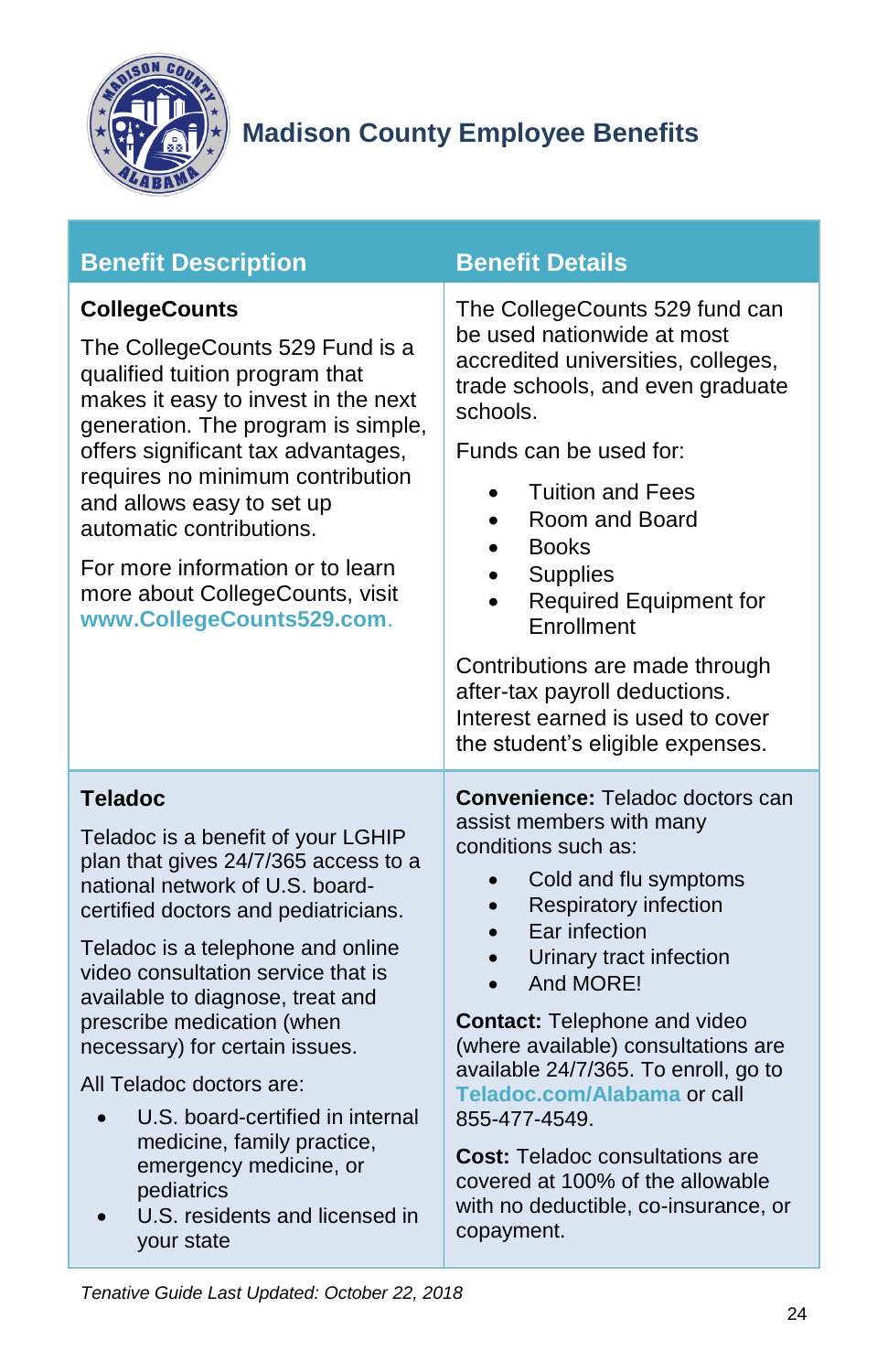

|  | <b>Benefit Description</b> |  |
|--|----------------------------|--|
|  |                            |  |

#### <span id="page-25-0"></span>**Baby Yourself (Maternity Management)**

Employees and spouses enrolled in LGHIP's health plan are eligible to utilize LGHIP's maternity management program that offers a mechanism for identifying high-risk pregnancies and managing them to prevent complications at the time of delivery.

Please see page 35 of your Health Benefit Handbook for more information at:

**[www.lghip.org/PDF/LGHIP/LGHIP](http://www.lghip.org/PDF/LGHIP/LGHIPBCBSHealthHandbook2018.pdf) [BCBSHealthHandbook2018.pdf.](http://www.lghip.org/PDF/LGHIP/LGHIPBCBSHealthHandbook2018.pdf)**

#### **Benefit Details**

Baby Yourself Maternity Program helps expecting mothers and their babies receive the best possible healthcare during pregnancy. This program is available to expectant mothers, regardless of pregnancy risk. Enrolled employees/spouses or their doctor must contact BCBS at **[bcbsal.org/web/health/baby.html](https://www.bcbsal.org/web/health/baby.html)** or 800-222-4379 as soon as pregnancy is confirmed. By participating in Baby Yourself and notifying Blue Cross and Blue Shield before the end of the second trimester, your inpatient deductible and applicable daily copay(s) will be waived.

#### <span id="page-25-1"></span>**Additional Benefits** Sick Leave Bank

Parking Cafeteria Plan Rocket City Federal Credit Union Military Leave Worker's Compensation Family Medical Leave (FMLA)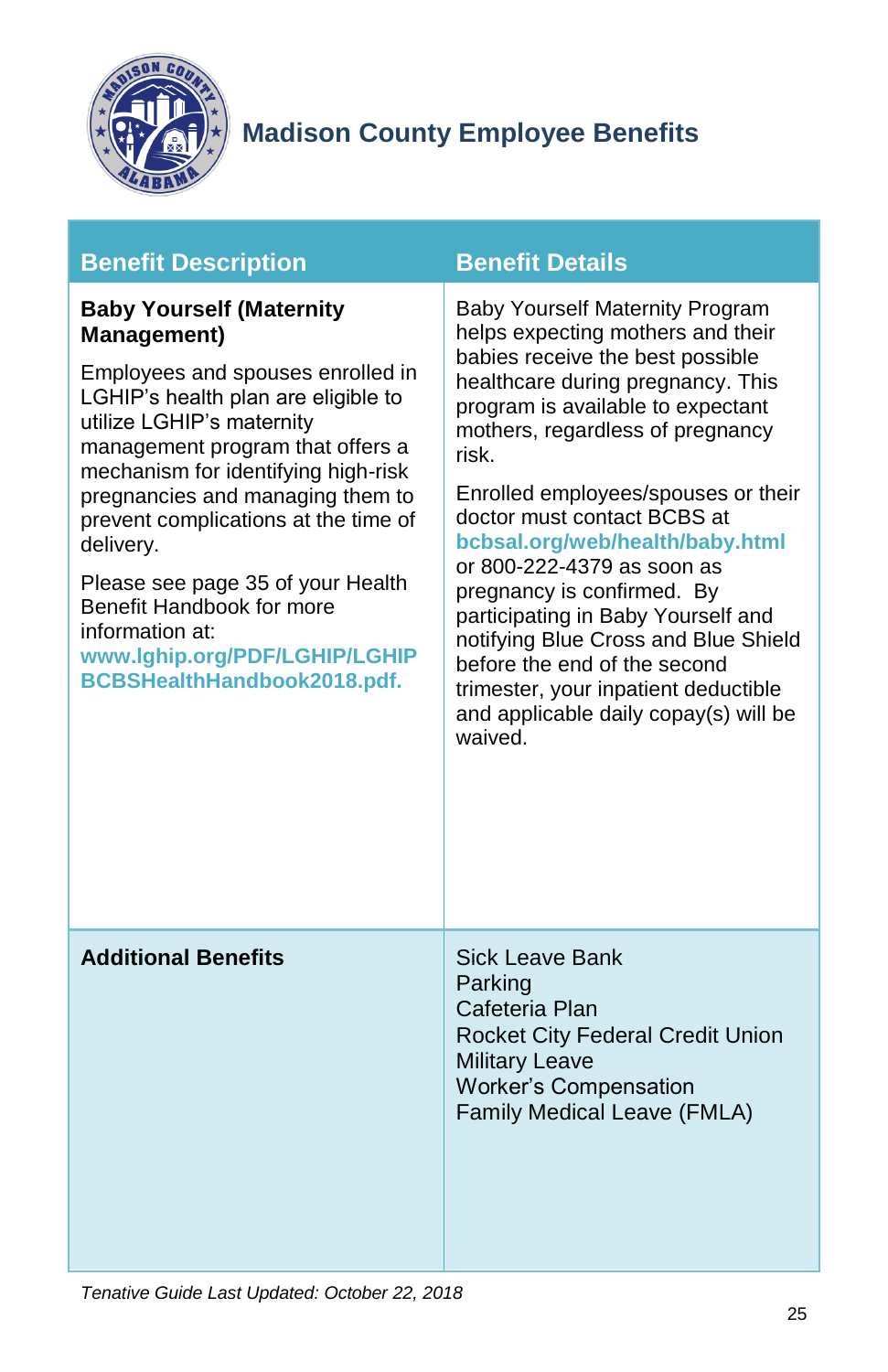

## <span id="page-26-0"></span>**Forms**

<span id="page-26-3"></span><span id="page-26-2"></span><span id="page-26-1"></span>

| <b>Form</b>                                                                                                                                                                                                               | <b>Usage</b>                                                                                                                                                                                                                                                                                                                                                                                  |
|---------------------------------------------------------------------------------------------------------------------------------------------------------------------------------------------------------------------------|-----------------------------------------------------------------------------------------------------------------------------------------------------------------------------------------------------------------------------------------------------------------------------------------------------------------------------------------------------------------------------------------------|
| <b>LGHIP Enrollment Form</b><br>To view this form, visit:<br>www.lghip.org/PDF/LGHIP/LG01-<br>EnrollmentForm.pdf.<br>For assistance or more information,<br>please contact HR or LGHIP.                                   | This form should be used to enroll in<br>LGHIP. Submit this form during open<br>enrollment or for a qualifying life<br>event within thirty days. The<br>following is required to add a<br>dependent or spouse: Marriage<br>Certificate, Birth Certificate, and/or<br>Social Security Card. If enrolled, use<br>Dependent Change form.<br>This form should be completed and<br>returned to HR. |
| <b>LGHIP Declination of Coverage</b><br><b>Form</b><br>To view this form, visit:<br>www.lghip.org/PDF/LGHIP/LG04-<br>DeclinationofCoverageForm.pdf.<br>For assistance or more information,<br>please contact HR or LGHIP. | This form should be use to decline<br>LGHIP coverage for applicable<br>reasons (proof of coverage may be<br>required). If declination is for an<br>enrolled employee, the form must be<br>received a month ahead of the<br>coverage ending.<br>This form should be completed and<br>returned to HR.                                                                                           |
| <b>LGHIP Dependent Change Form</b><br>To view this form, visit:<br>www.lghip.org/PDF/LGHIP/LG02-<br>B-DependentChangeForm.pdf.<br>For assistance or more information,<br>please contact HR or ERS.                        | This form should be used to change<br><b>LGHIP coverage from Single to</b><br>Family or adding/removing a spouse<br>or eligible dependent to your current<br>coverage. Submit during open<br>enrollment or at any time for a<br>qualifying life event within thirty days<br>(documentation required).<br>This form should be completed and<br>returned to HR.                                 |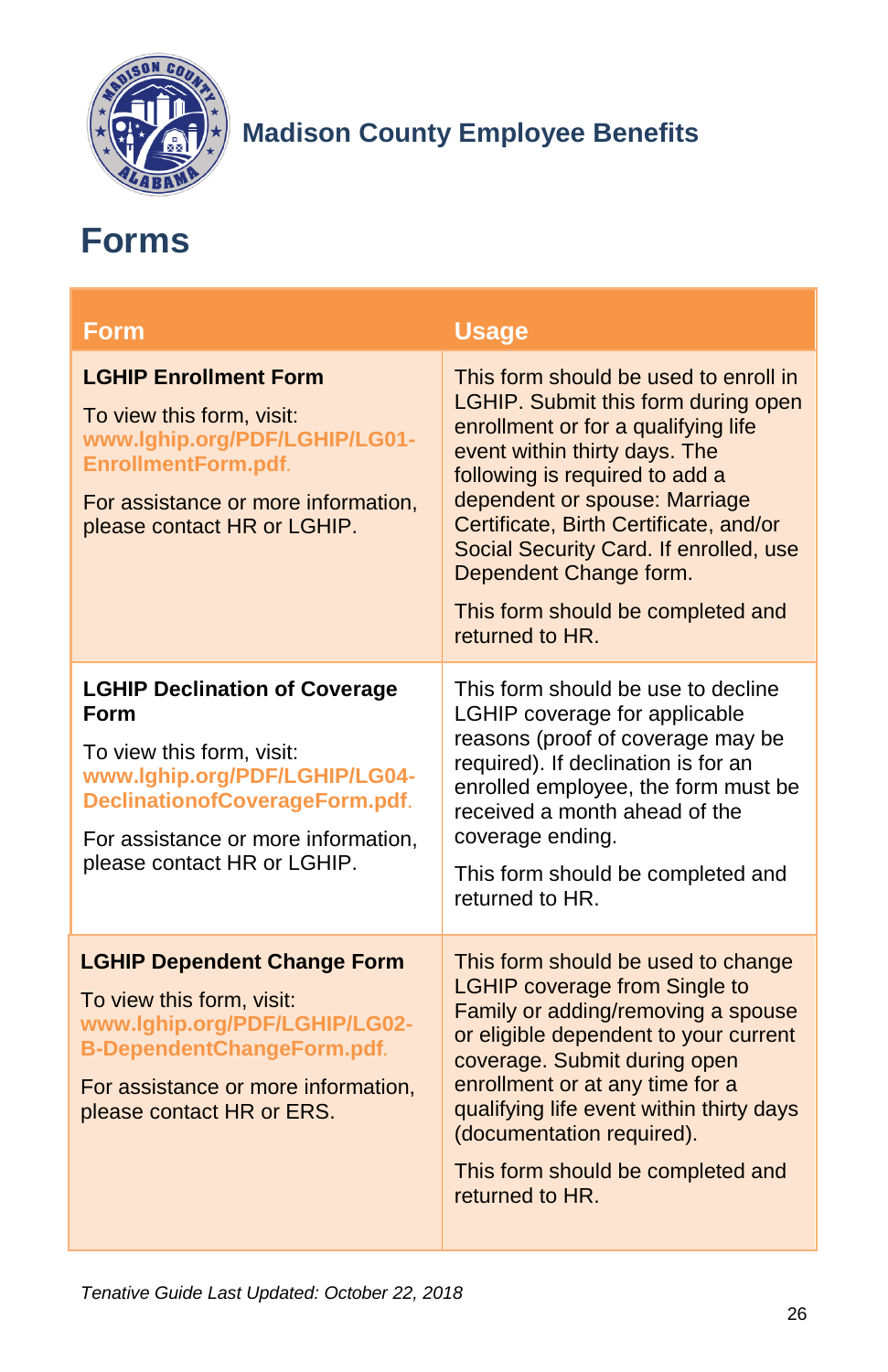

<span id="page-27-2"></span><span id="page-27-1"></span><span id="page-27-0"></span>

| <b>Form</b>                                                                                                                                                                                                 | <b>Usage</b>                                                                                                                                                                                                                                                                                                                                                                                 |
|-------------------------------------------------------------------------------------------------------------------------------------------------------------------------------------------------------------|----------------------------------------------------------------------------------------------------------------------------------------------------------------------------------------------------------------------------------------------------------------------------------------------------------------------------------------------------------------------------------------------|
| <b>LGHIP Status Change Form</b><br>To view this form, visit:<br>www.lghip.org/PDF/LGHIP/LG02-<br>ChangeForm.pdf.<br>For assistance or more information,<br>please contact HR or LGHIP.                      | This form should be used to make<br>status changes to LGHIP coverage.<br>Examples of status changes include<br>changes in:<br><b>Your Mailing Address</b><br>Subscriber's Name<br><b>Dependent's Name</b><br>Subscriber's Date Of Birth<br>Dependent's Date Of Birth<br><b>Telephone Number</b><br><b>Email Address</b><br>$\bullet$<br>This form should be completed and<br>returned to HR. |
| <b>ERS Address Change Form</b><br>To view this form, visit:<br>www.rsa-<br>al.gov/uploads/files/Address_Cha<br>nge_Notification.pdf.<br>For assistance or more information,<br>please contact HR or ERS.    | This form should be used to change<br>your address for ERS purposes. This<br>form should be completed and<br>returned to HR. Additionally, this<br>form can be mailed or faxed to:<br>Retirement Systems of AL<br>PO Box 302150<br>Montgomery, AL 36130-2150<br>Fax: 877-517-0021                                                                                                            |
| <b>ERS Beneficiary Change</b><br>To view this form, visit:<br>www.rsa-<br>al.gov/uploads/files/RSA_100-<br>C_Change_of_Beneficiary.pdf.<br>For assistance or more information,<br>please contact HR or ERS. | This form should be used to change<br>your Beneficiary for ERS purposes<br>only. This form should be completed<br>and returned to HR. Additionally, this<br>form can be mailed to:<br><b>Retirement Systems of AL</b><br>PO Box 302150<br>Montgomery, AL 36130-2150<br>Fax: 877-517-0021                                                                                                     |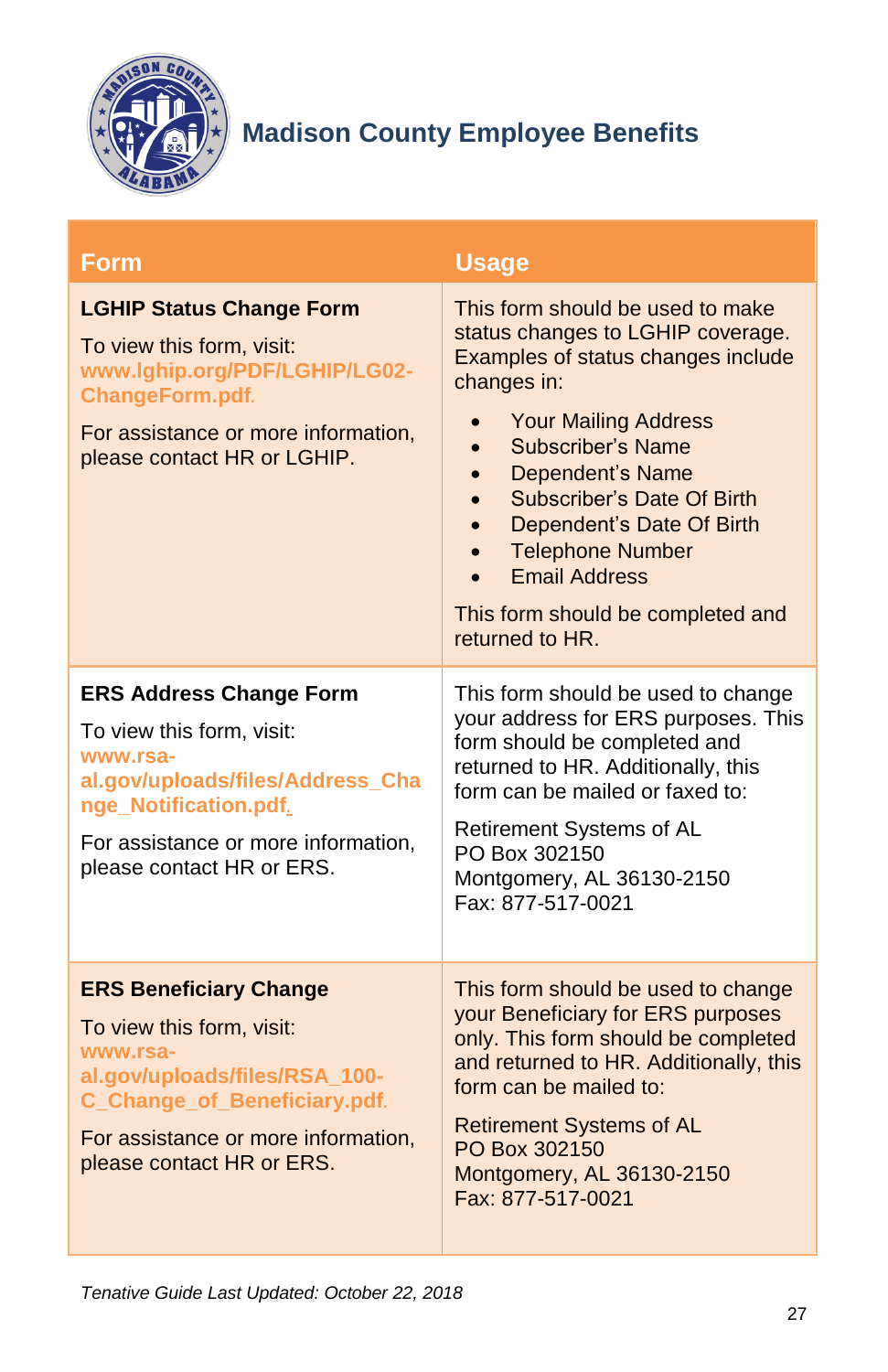

<span id="page-28-2"></span><span id="page-28-1"></span><span id="page-28-0"></span>

| <b>Form</b>                                                                                                                                                                                                                                                                   | <b>Usage</b>                                                                                                                                                                                                                                                                                         |
|-------------------------------------------------------------------------------------------------------------------------------------------------------------------------------------------------------------------------------------------------------------------------------|------------------------------------------------------------------------------------------------------------------------------------------------------------------------------------------------------------------------------------------------------------------------------------------------------|
| <b>RSA-1 Enrollment Form</b><br>To view this form, visit:<br>www.rsa-<br>al.gov/uploads/files/RSA-<br>1_Enrollment_Packet_2018.pdf.<br>For assistance or more information,<br>please contact HR or RSA.                                                                       | This form should be used to enroll in<br>an RSA-1. Please mail the<br>completed form to:<br>RSA-1<br>P. O. Box 302150<br>Montgomery, AL 36130-2150<br>Submit with the RSA-1 Beneficiary<br>and Investment Election for New<br>Accounts form to establish the<br>account.                             |
| <b>RSA-1 Beneficiary Designation</b><br>Form<br>To view this form, visit:<br>www.rsa-<br>al.gov/uploads/files/Beneficiary_D<br>esignation.pdf.<br>For assistance or more information,<br>please contact HR or RSA.                                                            | This form should be used to<br>establish or change a beneficiary of<br>a RSA-1. Please mail the completed<br>form to:<br>RSA-1<br>P. O. Box 302150<br>Montgomery, AL 36130-2150<br>Submit with the RSA-1 Enrollment<br>and Investment Election for New<br>Accounts form to establish the<br>account. |
| <b>RSA-1 Investment Election for</b><br><b>New Accounts Form</b><br>To view this form, visit:<br>www.rsa-<br>al.gov/uploads/files/RSA-<br>1_IOE_Investment_Option_Electio<br>n_for_Existing_Accounts.pdf.<br>For assistance or more information,<br>please contact HR or RSA. | This form should be used to select<br>investment options for a RSA-1<br>Fund. Please mail the completed<br>form to:<br>RSA-1<br>P. O. Box 302150<br>Montgomery, AL 36130-2150<br>Submit with the RSA-1 Enrollment<br>and Beneficiary Designation form to<br>establish the account.                   |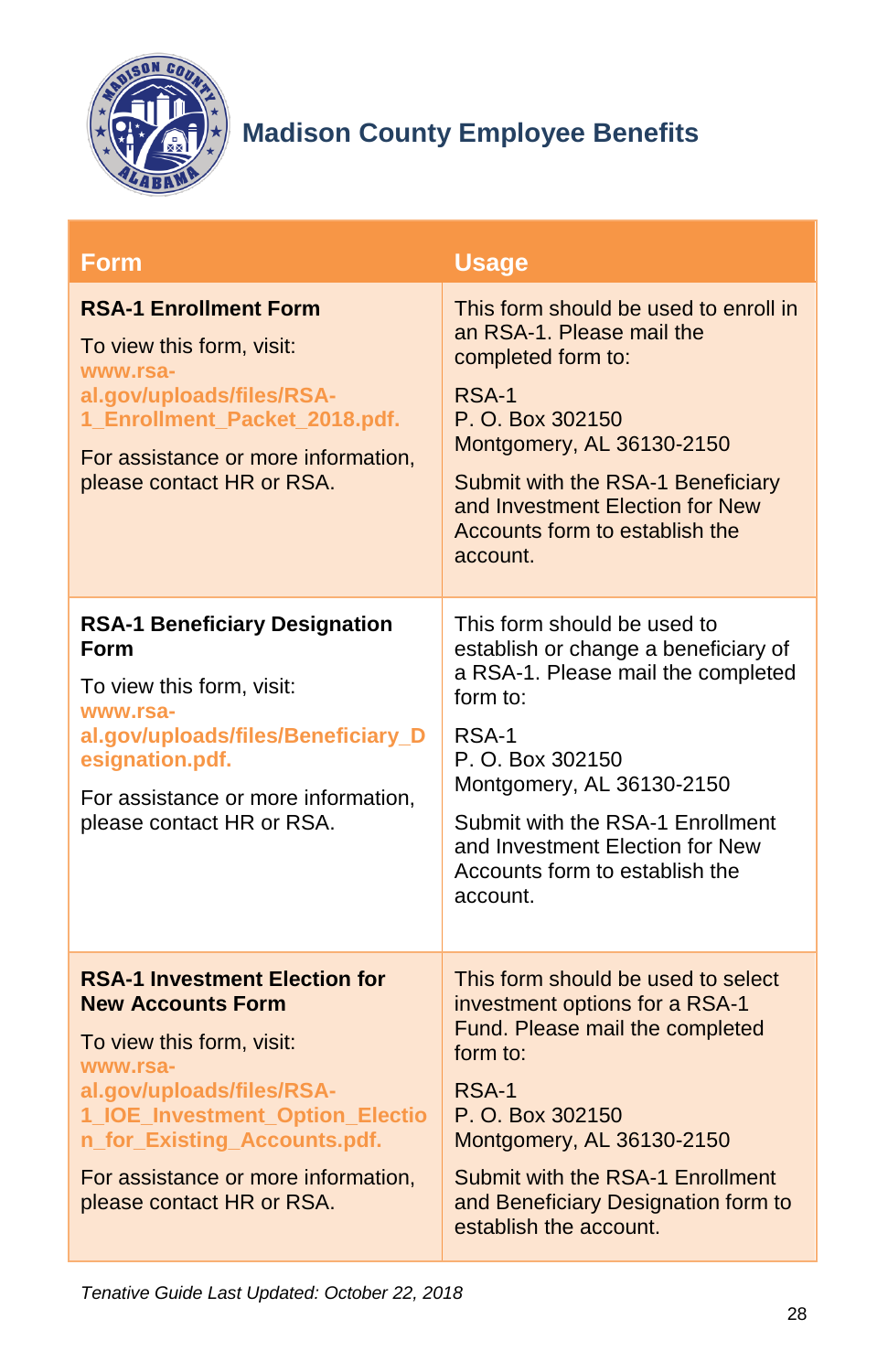

<span id="page-29-1"></span><span id="page-29-0"></span>

| <b>Form</b>                                                                                                                                                                                                                                                               | <b>Usage</b>                                                                                                                                                                                                                                                                                |
|---------------------------------------------------------------------------------------------------------------------------------------------------------------------------------------------------------------------------------------------------------------------------|---------------------------------------------------------------------------------------------------------------------------------------------------------------------------------------------------------------------------------------------------------------------------------------------|
| <b>Sick Leave Bank Enrollment</b><br>Form<br>To view this form, visit:<br>docs.wixstatic.com/ugd/45fac8<br>e822bd2f6a75475780e7e0926837<br>57e4.pdf.<br>For more information about the<br>Sick Leave bank, please reference<br>Appendix 4 of the Employee<br>Handbook.    | This form should be used to enroll<br>in Madison County's sick leave<br>bank. In order to utilize any sick<br>leave benefits, an employee must<br>be enrolled in the sick leave bank.<br>This form should be printed and<br>completed before returning it to<br>HR.                         |
| <b>Sick Leave Bank Recipient Form</b><br>To view this form, visit:<br>docs.wixstatic.com/ugd/45fac8<br>e822bd2f6a75475780e7e0926837<br>57e4.pdf.<br>For more information about the<br>Sick Leave bank, please reference<br>Appendix 4 of the <b>Employee</b><br>Handbook. | This form is used when requesting<br>sick leave benefits from the Sick<br>Leave Bank (after exhaustion of<br>personal accrual). It is subject to<br>approval from: the Department<br>Head, Director of HR, and Review<br>Committee.<br>This form should be completed<br>and returned to HR. |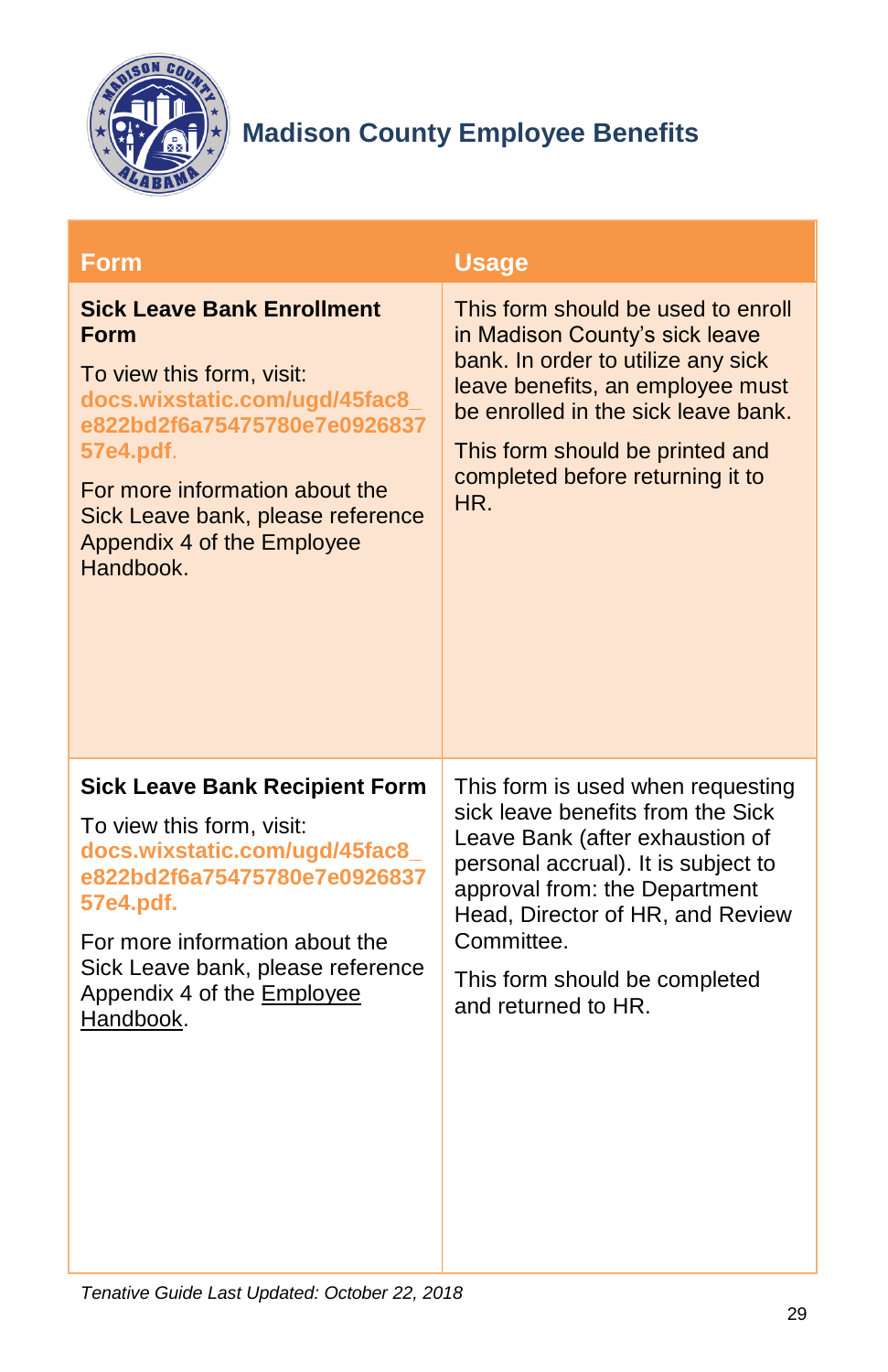

<span id="page-30-1"></span><span id="page-30-0"></span>

| <b>Form</b>                                                                                                                                                                           | <b>Usage</b>                                                                                                                                                                                                                                                                                                                                   |
|---------------------------------------------------------------------------------------------------------------------------------------------------------------------------------------|------------------------------------------------------------------------------------------------------------------------------------------------------------------------------------------------------------------------------------------------------------------------------------------------------------------------------------------------|
| <b>Provider Screening Form</b><br>To view this form, visit:<br>www.lghip.org/PDF/LGHIP/LG12<br>-ProviderScreeningForm.pdf.<br>For assistance with this form,<br>please contact LGHIP. | This form should be used for<br>Annual Wellness Screenings.<br>Please print this form and take it<br>with you to the physician or<br>participating pharmacy.<br>This form should returned to:<br><b>Local Government Health</b><br>Insurance<br><b>Board Wellness Division</b><br>P.O. Box 304900<br>Montgomery, AI 36130<br>Fax: 334-517-9980 |
| <b>Standard Beneficiary</b><br><b>Designation/Change Form</b><br>To view this form, visit:<br>docs.wixstatic.com/ugd/45fac8<br>a0ad8435405545d196a204af8ca2<br>5eb7.pdf.              | This form is used when electing a<br>beneficiary or changing a<br>beneficiary for the Standard Life<br>Insurance policy.<br>This form should and returned to<br>HR.                                                                                                                                                                            |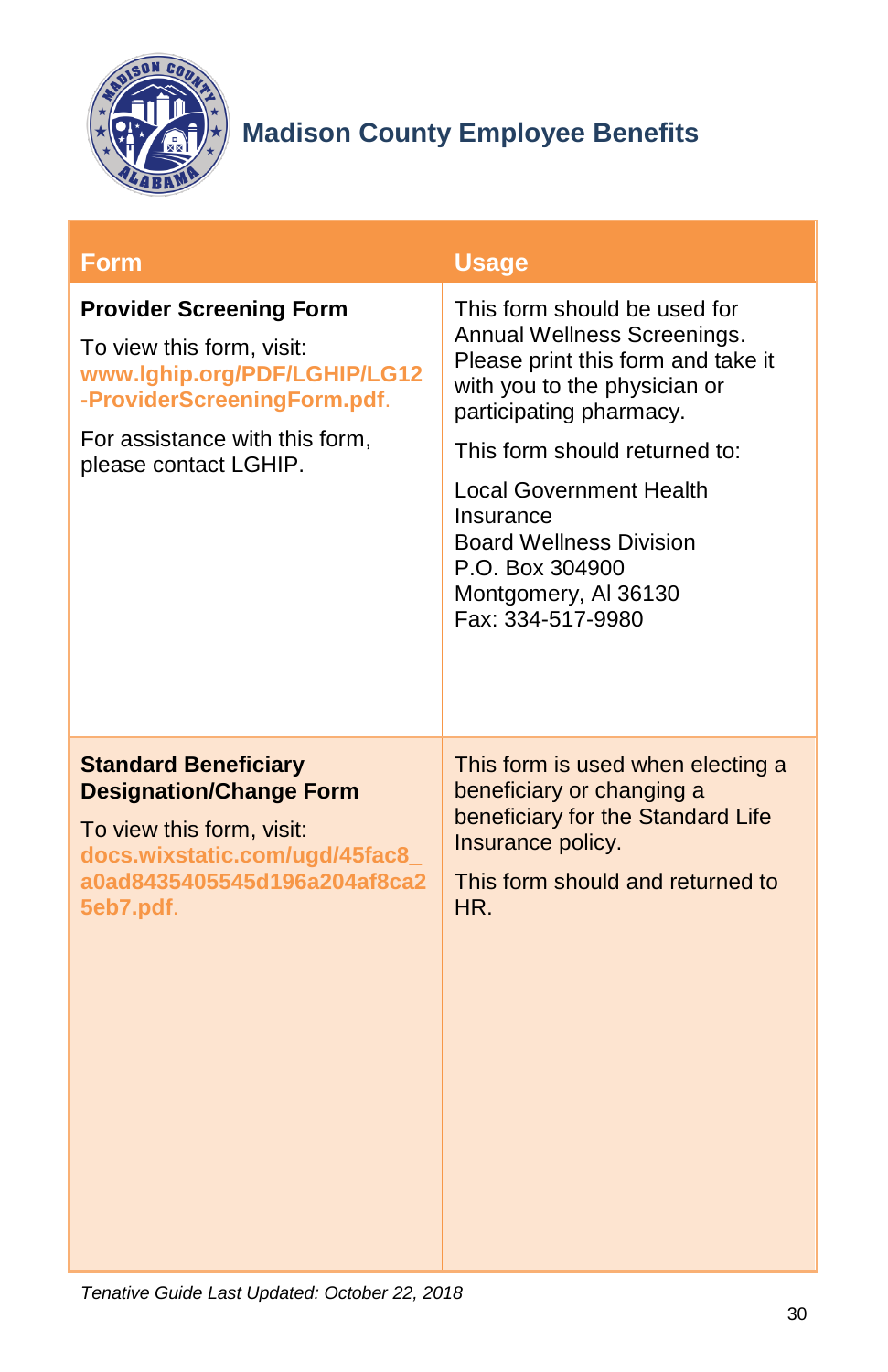

## <span id="page-31-0"></span>**Provider Contact Information**

| <b>Provider</b>                                 | <b>Phone</b> | <b>Website</b>                          |
|-------------------------------------------------|--------------|-----------------------------------------|
| <b>LGHIP</b>                                    | 866-836-9137 | www.lghip.org                           |
| <b>Blue Cross and Blue</b><br>Shield of Alabama | 800-321-4391 | www.bcbsal.org                          |
| <b>VSP Plan Provider</b><br>Information         | 800-877-7195 | www.vsp.com                             |
| ERS/RSA-1                                       | 877-517-0020 | www.rsa-al.gov                          |
| <b>TASC (Flexible Spending</b><br>Plans)        | 800-422-4661 | www.tasconline.com                      |
| <b>Nationwide Customer</b><br>Service           | 877-677-3678 | www.nrsforu.com                         |
| Standard Life (Policy:<br>160524)               | 530-321-7000 | www.uhcretiree.com/                     |
| <b>Behavioral Health</b><br><b>Systems</b>      | 800-245-1150 | www.behavioralhealths<br>ystems.com     |
| Teladoc                                         | 855-477-4549 | www.teladoc.com/alaba<br>ma             |
| <b>Baby Yourself</b>                            | 800-222-4379 | www.bcbsal.org/web/he<br>alth/baby.html |
| UnitedHealthCare                                | 800-457-8506 | www.UHCretiree.com                      |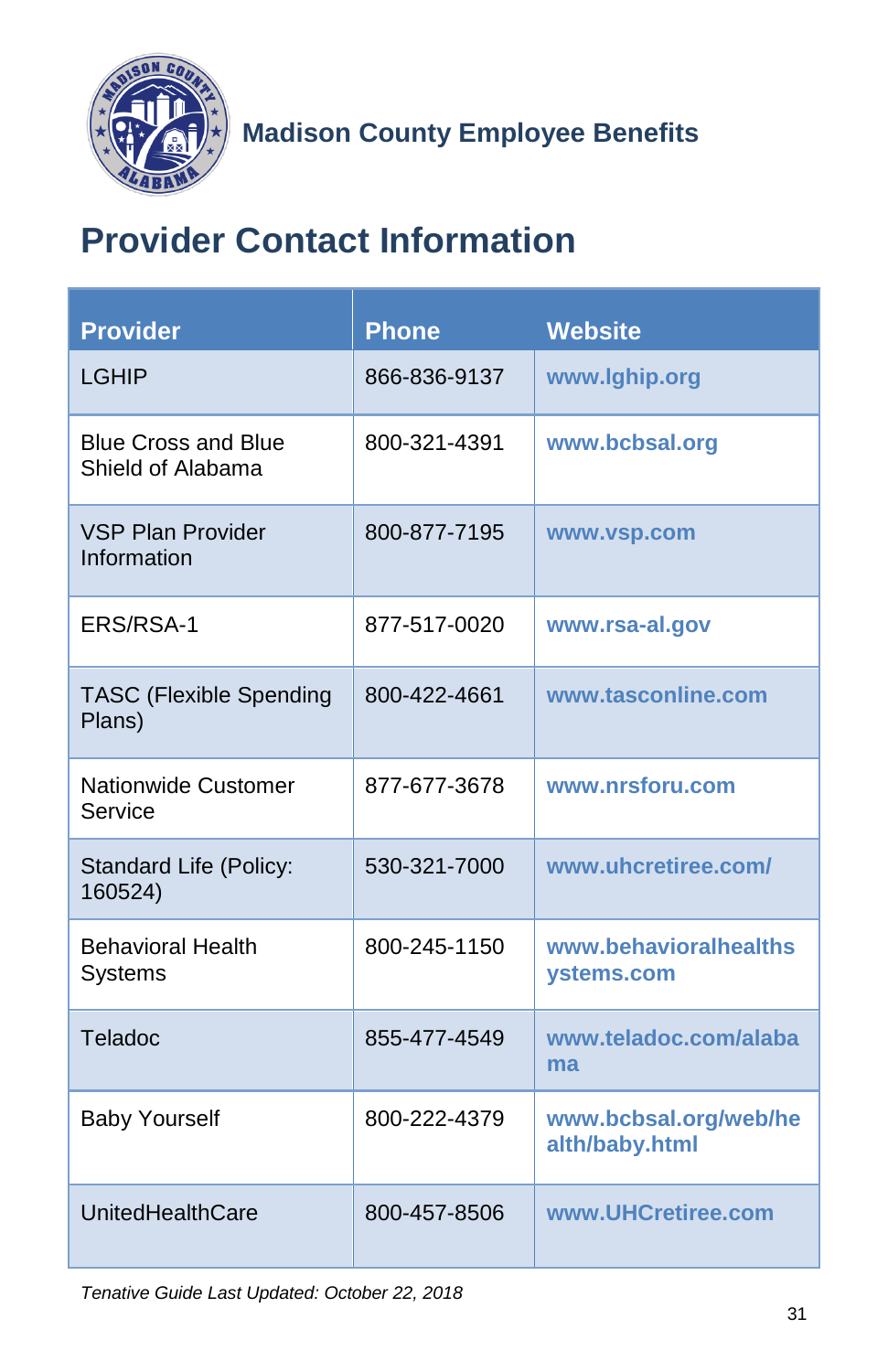

## <span id="page-32-0"></span>**Employee Clinic Information**

| <b>Hours of</b><br><b>Operation</b>   | <b>Phone Numbers</b>                     | <b>Address</b>                                                          |
|---------------------------------------|------------------------------------------|-------------------------------------------------------------------------|
| Monday - Friday<br>7:00 AM to 4:00 PM | Phone: 256-265-0220<br>Fax: 256-265-0225 | <b>HH Medical Mall</b><br>1963 Memorial Parkway<br>Huntsville, AL 35801 |

## <span id="page-32-1"></span>**HHS Pharmacy Information**

| <b>Hours of</b><br><b>Operations</b>  | <b>Phone Numbers</b>                                    | <b>Address</b>                                                          |
|---------------------------------------|---------------------------------------------------------|-------------------------------------------------------------------------|
| Monday - Friday<br>7:00 AM to 5:00 PM | Phone: 256-265-3800<br>Fax: 855-332-2181 (toll<br>free) | <b>HH Medical Mall</b><br>1963 Memorial Parkway<br>Huntsville, AL 35801 |

## <span id="page-32-2"></span>**HR Contact Information**

| <b>Hours of</b><br><b>Operation</b>   | <b>Phone Numbers</b>                     | <b>Address</b>                                                                                                      |
|---------------------------------------|------------------------------------------|---------------------------------------------------------------------------------------------------------------------|
| Monday - Friday<br>8:00 AM to 5:00 PM | Phone: 256-532-3614<br>Fax: 256-532-3322 | <b>Madison County Courthouse</b><br>100 Northside Square<br>Room 753, 7 <sup>th</sup> Floor<br>Huntsville, AL 35801 |